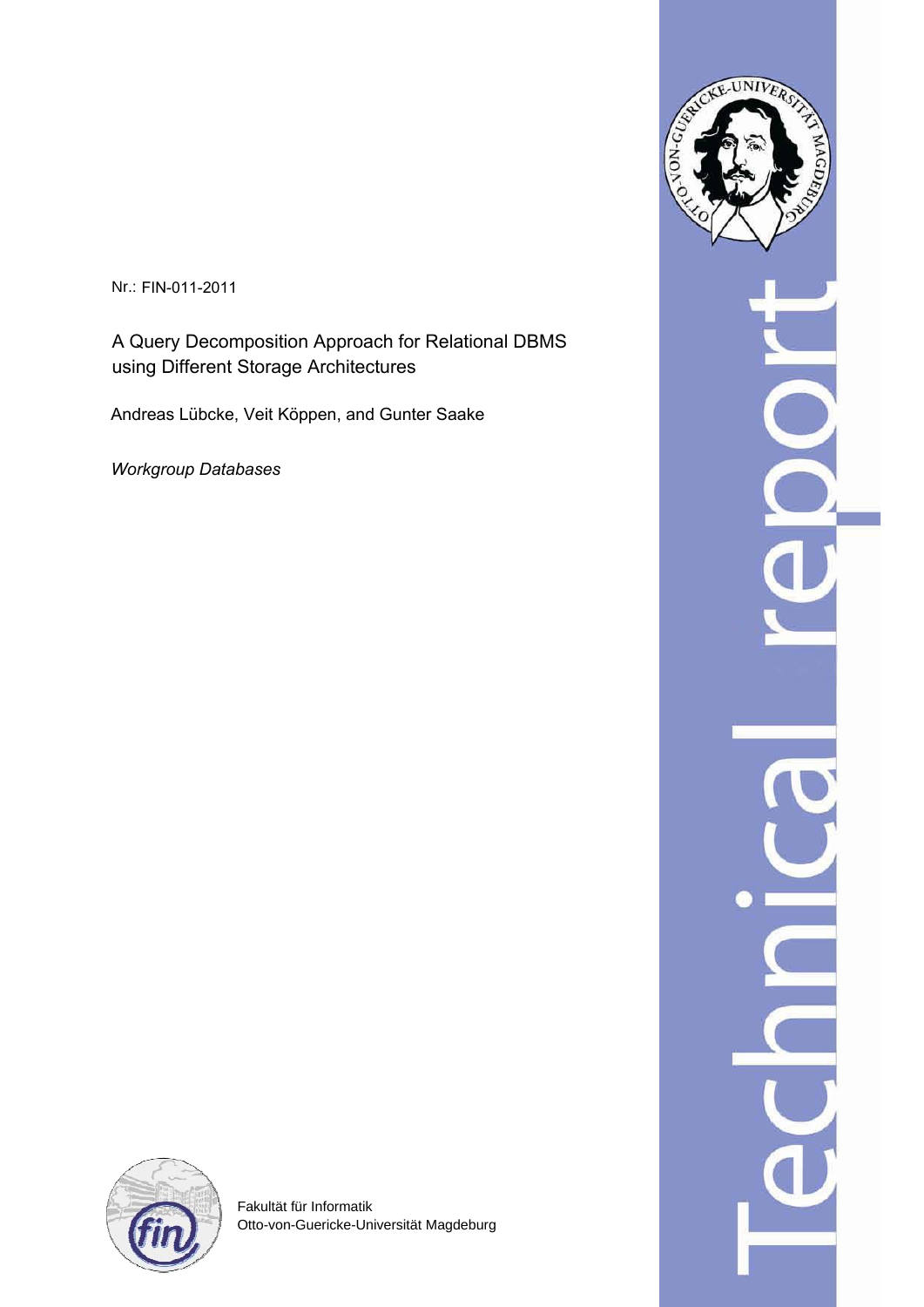Nr.: FIN-011-2011

A Query Decomposition Approach for Relational DBMS using Different Storage Architectures

Andreas Lübcke, Veit Köppen, and Gunter Saake

*Workgroup Databases*

Technical report (Internet) Elektronische Zeitschriftenreihe der Fakultät für Informatik der Otto-von-Guericke-Universität Magdeburg ISSN 1869-5078



Fakultät für Informatik Otto-von-Guericke-Universität Magdeburg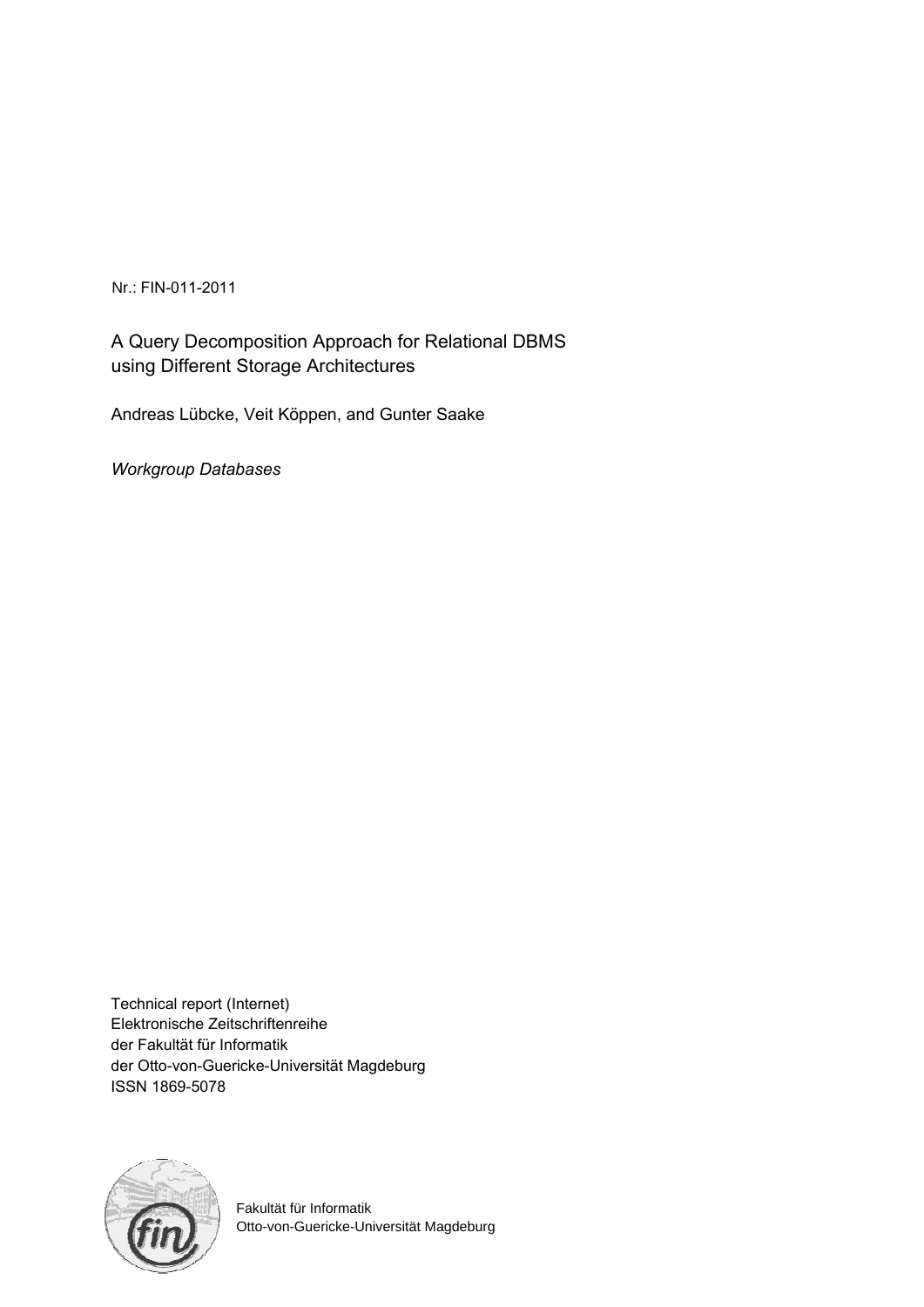# **Impressum** (§ 5 TMG)

*Herausgeber:*  Otto-von-Guericke-Universität Magdeburg Fakultät für Informatik Der Dekan

*Verantwortlich für diese Ausgabe:*  Otto-von-Guericke-Universität Magdeburg Fakultät für Informatik Postfach 4120 39016 Magdeburg E-Mail: andreas.luebcke@ovgu.de Andreas Lübcke

http://www.cs.uni-magdeburg.de/Technical\_reports.html Technical report (Internet) ISSN 1869-5078

*Redaktionsschluss*: 21.12.2011

*Bezug:* Otto-von-Guericke-Universität Magdeburg Fakultät für Informatik Dekanat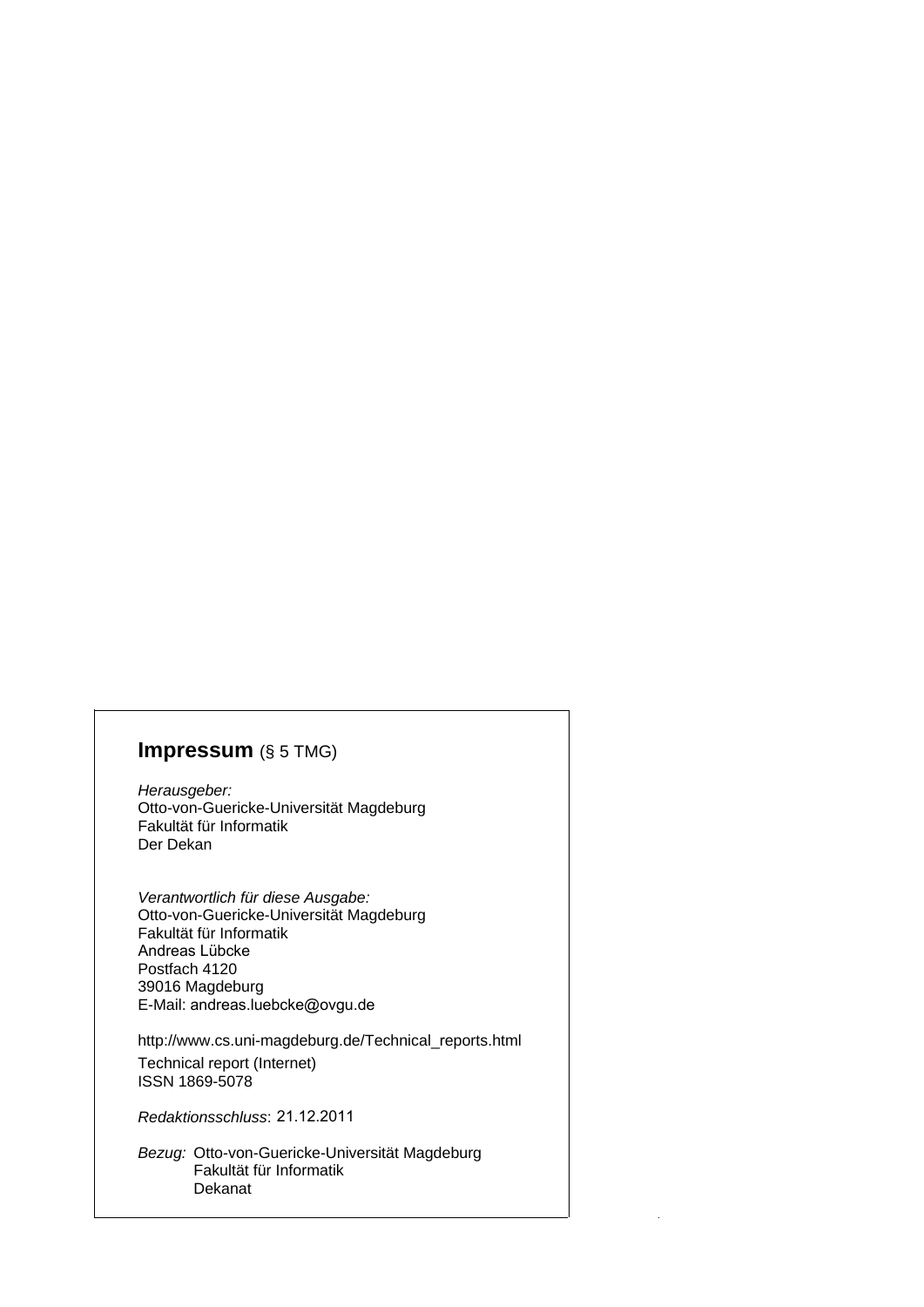# A Query Decomposition Approach for Relational DBMS using Different Storage Architectures

Andreas Lübcke, Veit Köppen, and Gunter Saake School of Computer Science, Otto-von-Guericke-University Magdeburg, Germany {andreas.luebcke,veit.koeppen,gunter.saake}@ovgu.de

Abstract: Database systems range from small-scale stripped database programs for embedded devices with minimal footprint to large-scale OLAP applications. For relational database management systems, two storage architectures have been introduced: a) row-oriented architecture and b) column-oriented architecture. In this paper, we analyze the workload for database systems to select the most suitable architecture for each workload. We present a query decomposition approach to evaluate database operations with respect to their performance according to the storage architecture. Decomposed queries are mapped to workload patterns which contain aggregated database statistics. Further, we develop decision models which advise the selection of the optimal storage architecture for a given application domain.

### 1 Introduction

Administration and optimization of database systems is a costly task [WKKS99]. Therefore, database-management-system (DBMS) vendors and researchers developed self-tuning techniques to continuously and automatically tune DBMSs [IBM06, WHMZ94]. Interestingly, almost all approaches target at row-oriented DBMSs (*row stores*) [CN07].

New requirements for database applications (e.g., extraordinary data growth, real-time data warehousing) came up in recent years. Therefore, DBMS vendors and researchers developed new technologies. Column-oriented DBMSs (*column stores*) [Aba08, ABH09, ZBNH05] were developed to process aggregates (and other typical data-warehouse operations) more efficiently on exploding data volumes than the long-established row stores (cf. also Section 2). Researcher investigate approaches that combine transactional and analytical processing functionality [SB08, VMRC04, ZAL08, Pla09, KN11]<sup>1</sup> to support analyses on up-to-date data (best in real-time) as well as new approaches for decision analyses in new domains like sensor networks [BGS01] and mobile devices [Man04]. New approaches are developed to satisfy new changed requirements for database applications, thus the number of candidates in the decision process for physical database design has also increased. Moreover, new application fields imply a more complex decision process to find the suitable DBMS for a certain use case.

<sup>&</sup>lt;sup>1</sup>Most approaches for both OLTP and OLAP are main-memory-based, thus they are only suitable for large server environments.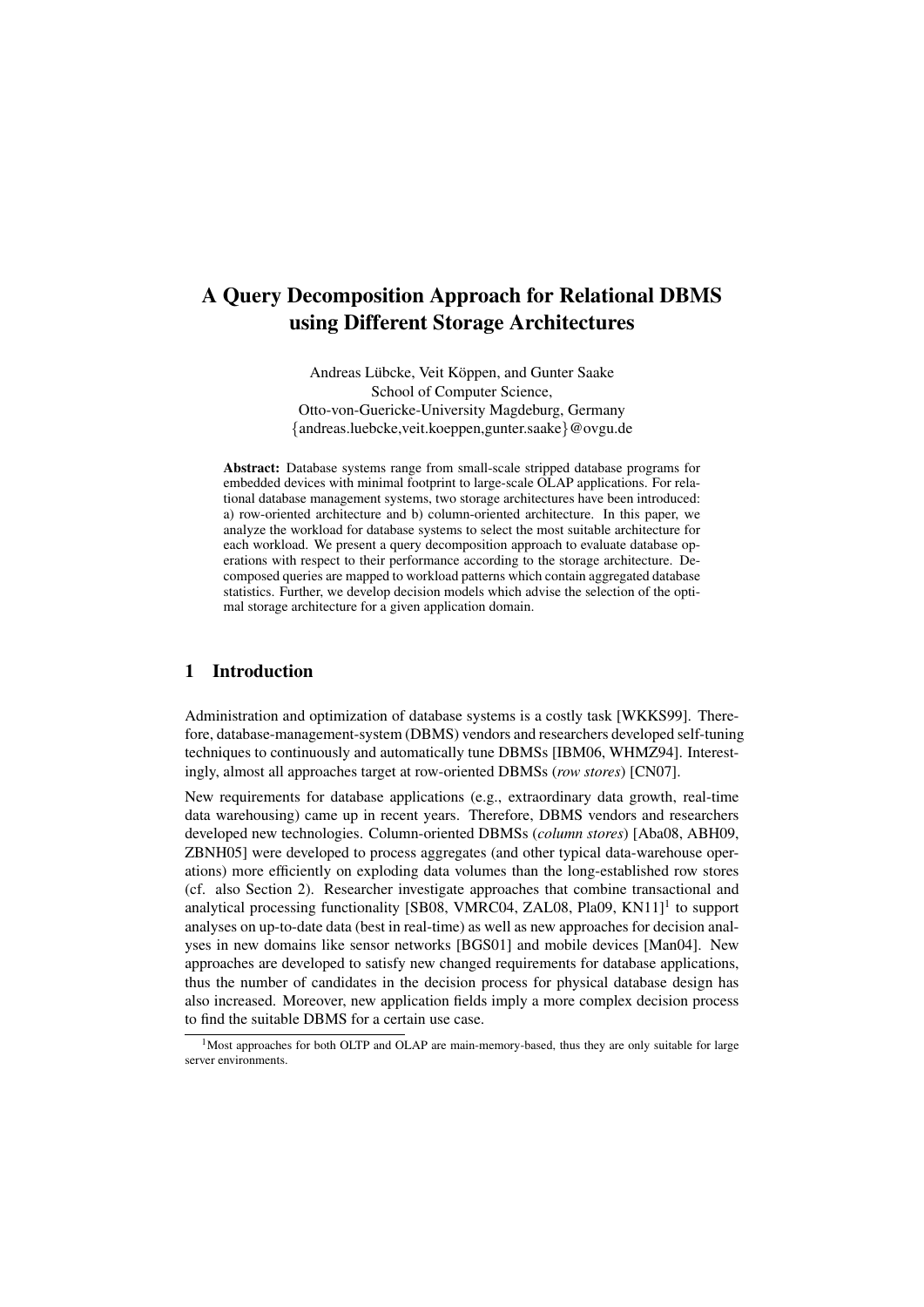#### 2 CHALLENGES FOR PHYSICAL DESIGN PROCESS 2

In this paper, we introduce a new approach of workload-statistics aggregation and maintenance whereby we illustrate the performance of relational DBMSs with different architectures (row or column) concerning a given workload. First, we show that query-syntaxbased workload analyses, as described in [CN98], are not suitable to select the optimal storage architecture. Second, we define workload patterns based on database operations that support cost estimations with a basis of comparison. Third, we introduce a workload decomposition algorithm that enables us to analyze query parts. Workload patterns represent decomposed workloads to compare the performance of database operations for column and row stores. These workload patterns include all statistics needed for cost estimations. We simulate the statistic gathering process with an exemplary workload. Finally, we show that our approach is feasible for both architectures.

### 2 Challenges for Physical Design Process

In this section, we illustrate the increased complexity of the physical design process in the data-warehouse (DWH) domain. Formerly, the dominant architecture for (large-scale and commercial) relational DWH was row store<sup>2</sup> which is similar according to their functionality. There are only slight differences in functionality (e.g., TID concept, clustered and non-clustered data storage, data access via primary key, tuple-wise access based on pages) between different row-store implementations, thus they are comparable in the manner of query execution. The data storage of row stores is tuple-wise organized, i.e., tuples are stored sequentially. In contrast, column stores partition tuples column-wise (vertical), thus the values of columns are stored sequentially.

TPC-H benchmark results<sup>3</sup> show that column stores are faster than row stores for typical DWH workloads [AMH08,  $SAB<sup>+</sup>05$ ]. However, column stores perform worse on tuple operations and updates because after vertical partitioning, column stores have to reconstruct tuples to proceed. Thus, we assume that there are application fields for row and column stores in the DWH domain with respect to new requirements like real-time DWHs [SB08, ZAL08] or dimension updates [VMRC04].

|           | <b>Standard TPC-H</b> |          |              |          | <b>Adjusted TPC-H</b> |  |
|-----------|-----------------------|----------|--------------|----------|-----------------------|--|
| Ouery#    | <b>MvSOL</b>          | ICE      | <b>MvSOL</b> | ICE      |                       |  |
| TPC-H Q15 | 00:00:08              | 00:00:01 | 00:00:08     | 00:00:02 |                       |  |
| TPC-H Q16 | 00:00:09              | 00:00:01 | 00:00:12     | 00:00:24 |                       |  |

Table 1: Influence of operations to DBMS perfor-

We compare and estimate performance for a given workload for row and column stores to select the optimal storage architecture for a use case (e.g., real-time data warehousing). For the comparison, we consider different optimization techniques (e.g., differ-

mance [Lüb10] (query execution times in hh:mm:ss). ent index structures) in each architecture. Unfortunately, several optimization techniques

cannot be compared for both architectures because they are architecture-specific (e.g., selftuning, vector-based operations). Self-tuning approaches [CN07] (indexes etc.) are well

<sup>&</sup>lt;sup>2</sup>The authors are aware that column stores are already proposed in 1979 [THC79] and Sybase releases proprietary products more than 15 years ago.

<sup>&</sup>lt;sup>3</sup>http://www.tpc.org/tpch/results/tpch\_perf\_results.asp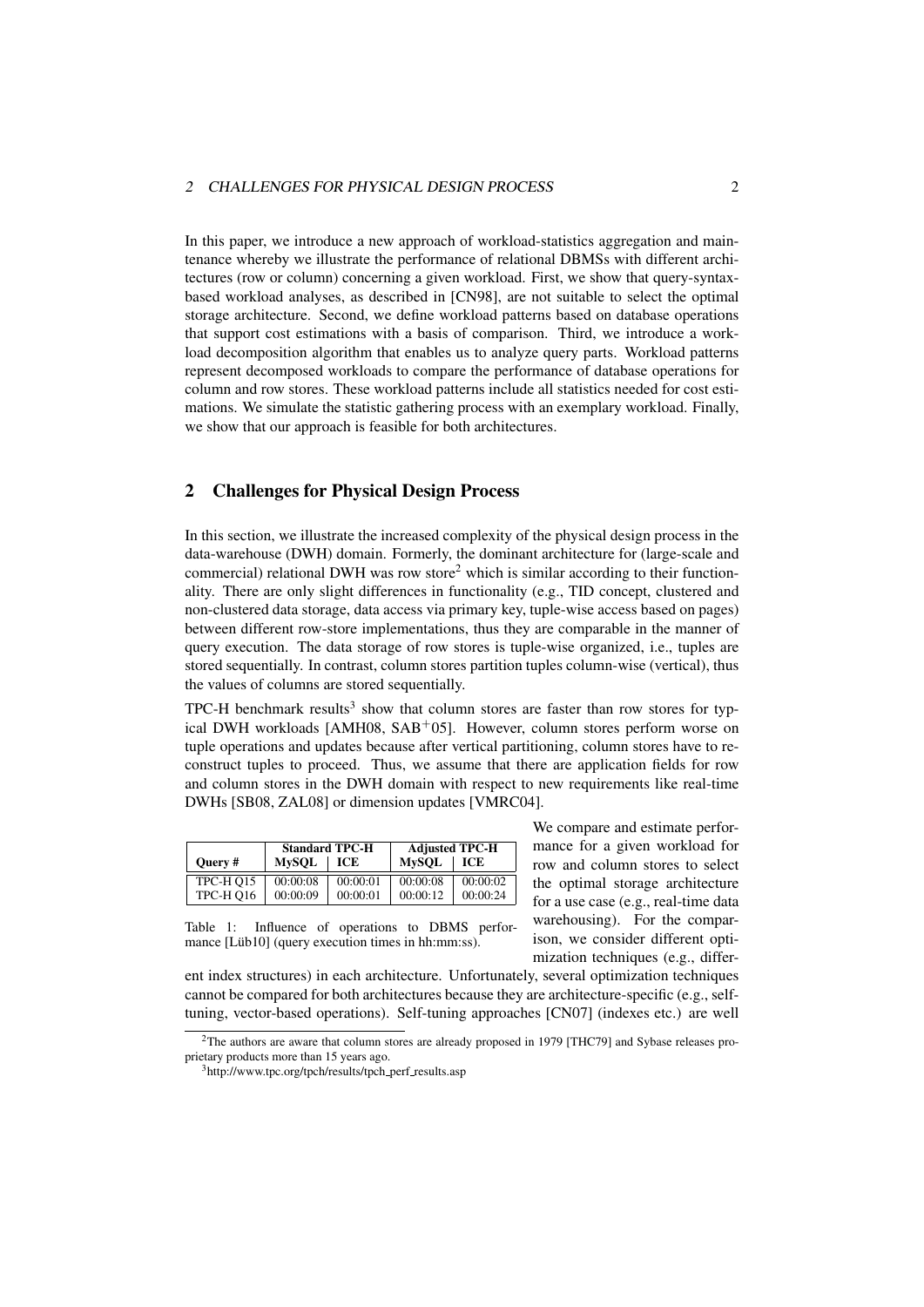investigated for row stores but not for column stores. Column stores support a number of compression techniques and vector based operations [Aba08] which are not supported by row stores. New compression techniques are developed for row stores  $[OJP+11, Ora11]$ (e.g., Oracle Hybrid Columnar Compression on Exadata (HCC)) that are similar to compression techniques in column stores. Nevertheless, row stores have to decompress data for processing while column stores are capable to process on compressed data. The processing on compressed data is (beside aggressive compression) one of the major advantages of column stores. Moreover, column stores themselves increase the decision complexity because there is an amount of different approaches (e.g., column stores utilize either tupleoriented or column-oriented query processors). Summarizing, there are more choices to be made for column than for row stores - this increases complexity (beyond choice of architecture).

```
1 CREATE VIEW revenue0(supplier_no, total_revenue) AS
2 SELECT l_suppkey, SUM(l_extendedprice * (1 - l_discount))<br>FROM lineitem
3<br>
FROM lineitem<br>
WHERE l shind
           4 WHERE l_shipdate>=d at e '1993-05-01'
5 AND l_shipdate<d at e '1993-05-01'+ i n t e r v a l '3'month
6 GROUP BY l_suppkey;
  SELECT s_suppkey, s_name, s_address, s_phone, total_revenue
8 FROM supplier, revenue0
9 WHERE s_suppkey=supplier_no AND total_revenue=
10 (SELECT MAX(total_revenue) FROM revenue0)
11 ORDER BY s_suppkey;
12 DROP VIEW revenue0;
```
Listing 1: TPC-H query Q15

|                | $1 SELECT \text{ p\_brand}, \text{ p\_type}, \text{ p\_size}, COUNT(DISTINCT \text{ ps\_suppkey})$ |
|----------------|----------------------------------------------------------------------------------------------------|
|                | $2 AS$ supplier_cnt                                                                                |
|                | $3$ <i>FROM</i> partsupp, part                                                                     |
|                | 4 WHERE p_partkey=ps_partkey AND p_brand<>'Brand#51'                                               |
|                | $5 AND$ p type <i>NOT LIKE</i> 'SMALL PLATED <sup>8</sup> '                                        |
|                | $6 AND$ p_size $IN(3, 12, 14, 45, 42, 21, 13, 37)$                                                 |
|                | $7 AND$ ps suppkey NOT IN(                                                                         |
| 8 <sup>1</sup> | SELECT s_suppkey FROM supplier                                                                     |
| 9              | WHERE s_comment LIKE '%Customer%Complaints%')                                                      |
|                | 10 GROUP BY $p$ brand, $p$ type, $p$ size                                                          |
|                | 11 ORDER BY supplier_cnt DESC, p_brand, p_type, p_size;                                            |

Listing 2: TPC-H query Q16

To show the complexity of storage-architecture decisions, we introduce an example based on the TPC-H benchmark [Tra10]. We use the DBMSs MySQL 5.1.37 (row store) and Infobright ICE 3.2.2 (column store) in our test setup. Our decision to use these two DBMSs is referable to the fact that both systems are based on the same DBMS-kernel [Inf08]. In the following, we motivate our work, thus we only present an excerpt of our study. We modify the number of returned attributes of the TPC-H queries  $Q15$  and  $Q16<sup>4</sup>$  (cf. List-

<sup>&</sup>lt;sup>4</sup>These two queries illustrate typical results from our study, thus they are representative.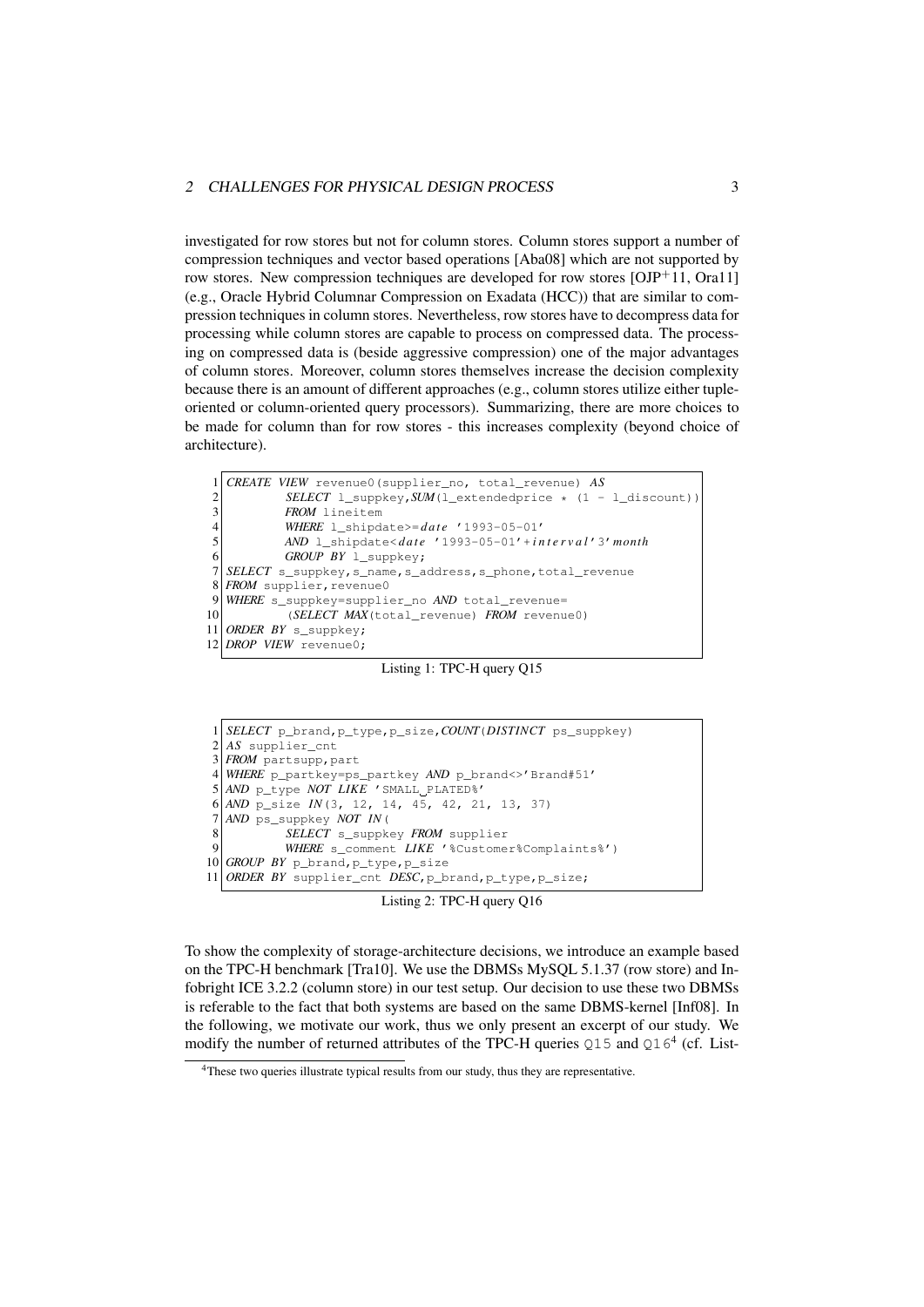```
1 CREATE VIEW revenue0(supplier_no, total_revenue) AS
2 SELECT l_suppkey, SUM(l_extendedprice * (1 - l_discount))<br>FROM lineitem
3 FROM lineitem<br>4 WHERE 1 shipd
            4 WHERE l_shipdate>=d at e '1993-05-01'
5 AND l_shipdate<d at e '1993-05-01'+ i n t e r v a l '3'month
6 GROUP BY l_suppkey;
   7 SELECT *,total_revenue
8 FROM supplier, revenue0
9 WHERE s_suppkey=supplier_no AND total_revenue=<br>10 (SELECT MAX(total revenue) FROM revenu
            10 (SELECT MAX(total_revenue) FROM revenue0)
11 ORDER BY s_suppkey;
12 DROP VIEW revenue0;
```
Listing 3: Adjusted TPC-H query Q15

```
1 SELECT *,COUNT(DISTINCT ps_suppkey) AS supplier_cnt
  FROM partsupp, part
3 WHERE p_partkey=ps_partkey AND p_brand<>'Brand#51'
4 AND p_type NOT LIKE 'SMALL PLATED%'
  5 AND p_size IN(3,12,14,45,42,21,13,37)
  6 AND ps_suppkey NOT IN(
          7 SELECT s_suppkey FROM supplier
8 WHERE s_comment LIKE '%Customer%Complaints%')
9 GROUP BY p_brand,p_type,p_size
10 ORDER BY supplier_cnt DESC, p_brand, p_type, p_size;
```
Listing 4: Adjusted TPC-H query Q16

ing 1 and 2) to demonstrate influences of a single operation to the query performance. We choose the naive approach to return all attributes (cf. Listing 3 and 4; i.e., we increase the size of processed tuples). Note that we do not change the query structure. We assume that query-based workload analyses [CN98] are not sufficient to estimate performance behavior using different storage architectures if there is an influence by our changes. The results (cf. Table 1) show that there is only a negligent influence by our changes to  $\circ$ 15, i.e., the mutual performance of both DBMS is not affected. In contrast, the mutual performance of both DBMS alters for Q16. The differences are not obvious from the query structure or syntax (cf. Listing 1 and 2). We propose that the change of projection differentially alters the size of intermediate and final results of both queries. Hence, the performance differences are caused by different number of involved columns<sup>5</sup>. In other words, modifications to a single operation have different impacts on different queries. Our complete study can be found in [Lüb10]. Hence, we state that a general decision regarding the storage architecture is not possible based only on the query structure, as described in [CN98]. We have to analyze single operations of a query (e.g., join operation or tuple selection) to select the optimal storage architecture for each query.

<sup>&</sup>lt;sup>5</sup>Projection does not change number of tuples but number of columns per tuple.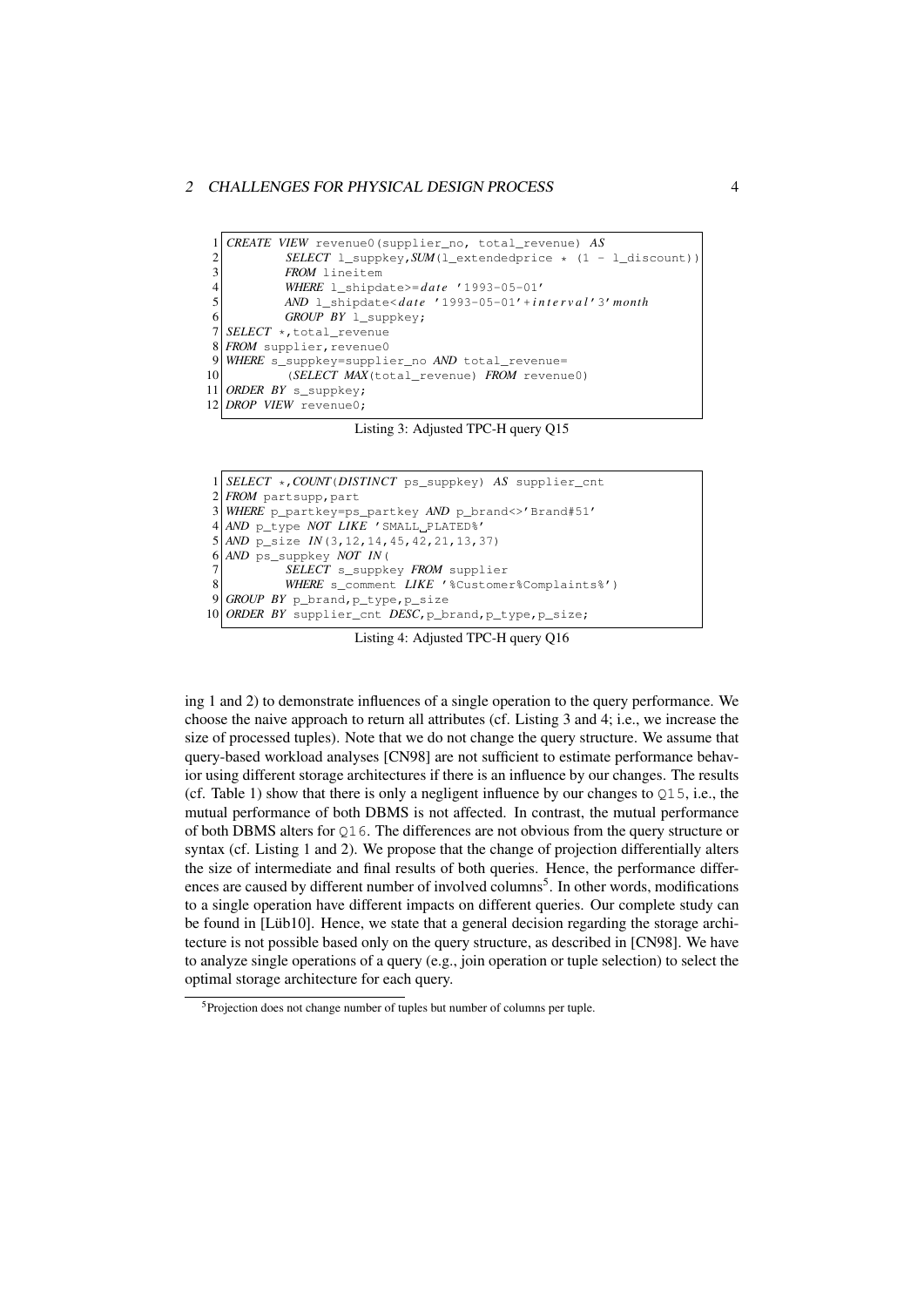#### 3 WORKLOAD PATTERNS 5

### 3 Workload Patterns

To select the optimal storage architecture, we have to analyze a given workload; therefore, we need workload-statistic representations. We decompose the workload to aggregate, to process, as well as to administrate the extracted statistics. In the following, we map single operations of a workload (at least of one query) and their optimizer statistics to evaluable patterns. Therefore, we present our pattern framework which stores all necessary statistics for subsequent performance analyses. Figure 1 illustrates the procedure of our decision process regarding the storage-architecture selection. In the following, we outline the design of our pattern framework.



Figure 1: Workflow of the storage-architecture decision process.

#### 3.1 Pattern Classes

To analyze the influence of single operations, we propose three patterns for operations in workload queries. The three operation patterns are *tuple operations*, *aggregations and groupings*, and *join operations*. We define a number of sub-patterns for each of those three to characterize particular operations more precisely within the patterns. This way, we support analyses based on the three patterns and additionally fine granular analyses based on sub-patterns. In our approach, statistic representation is not limited to query-wise nor to overall point of view for analyses. Hence, we can determine where the majority of cost emerge within a workload (at least one query).

First, the *tuple operation pattern* covers all operations that process or modify tuples (e.g., selection, sort). We propose this pattern for performance analyses because row stores process directly on tuples in contrast to column stores that costly reconstruct tuples. We identify the following sub-patterns:

- Sort/order operation: Sort/order operation creates sequences of tuples and affects all attributes of a tuple. We consider duplicate elimination as a sort operation because sort accelerates speed to find duplicates. Herein, we only consider explicit sort/order operations caused by workload or user.
- Data access and tuple reconstruction: Row stores always access tuples and column stores have to reconstruct tuples to access more than one column.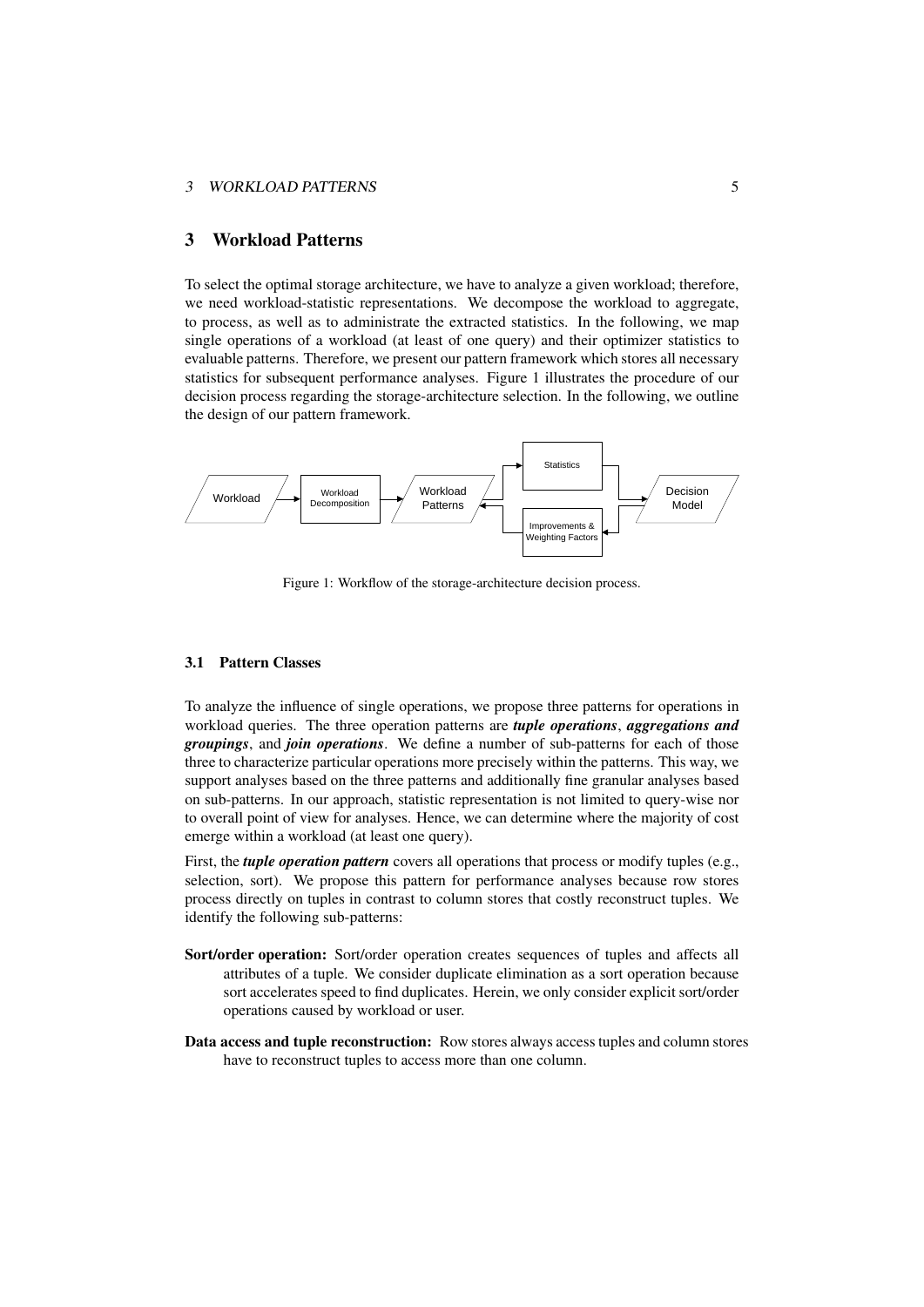#### 3 WORKLOAD PATTERNS 6

- Projection: Projection returns a subset of tuple attribute values and causes (normally) no additional cost for query execution.
- Filtering: Filtering selects tuples from tables or intermediate results based on a selection predicate (e.g., selection in WHERE-clause and HAVING-clause).

Second, we cover all column processing operations in the *aggregation and grouping pattern* (e.g., COUNT and MIN/MAX). We propose this pattern as counterpart to the tuple operation pattern. Operations which we assign to this pattern process data only on single columns except for grouping operations which can also process several columns (e.g., GROUP BY CUBE). Due to column-wise partitioned data in column stores and single column processing of the herein assigned operations, column stores perform well on aggregations (cf. Section 2). Hence, we identify the following sub-patterns:

- Min/Max operation: The min/max operation provides the minimum/maximum value of a single attribute (column).
- Sum operation: This operation computes the sum of all values in one column.
- Count operation: The count operation provides the number of attribute values in a column and COUNT(\*) provides the number of key values, thus it processes a single column.
- Average operation: The average operation computes all values of a single column as well as the sum operation, but it can have different characteristics (e.g., mean (avg) or median).
- Group by operation: This operation merges equal values according to a certain column and results in a subset of tuples. Grouping across a number of columns is also possible.
- Cube operator: The cube operator computes all feasible combinations of groupings for selected dimensions. This generation requires the power set of aggregating columns, i.e., *n* attributes are computed by  $2^n$  GROUP BY clauses.
- Standard deviation: The standard deviation (or variance) is a statistical measure for the variability of a data set and is computed by a two pass algorithm (i.e., two complete processing cycles).

Third, the *join pattern* matches all join operations of a workload. Join operations are costly tasks for DBMSs. We propose this pattern to show different join techniques between column and row stores (e.g., join processing on compressed columns or on bitmaps). Within this pattern, we evaluate different processing techniques against each other. Consequently, we define the following sub-patterns:

Vector-based: The column-oriented architecture naturally supports vector based join techniques while row stores have to maintain and create structures (e.g., bitmap (join) indexes [Aba08, Lüb08]).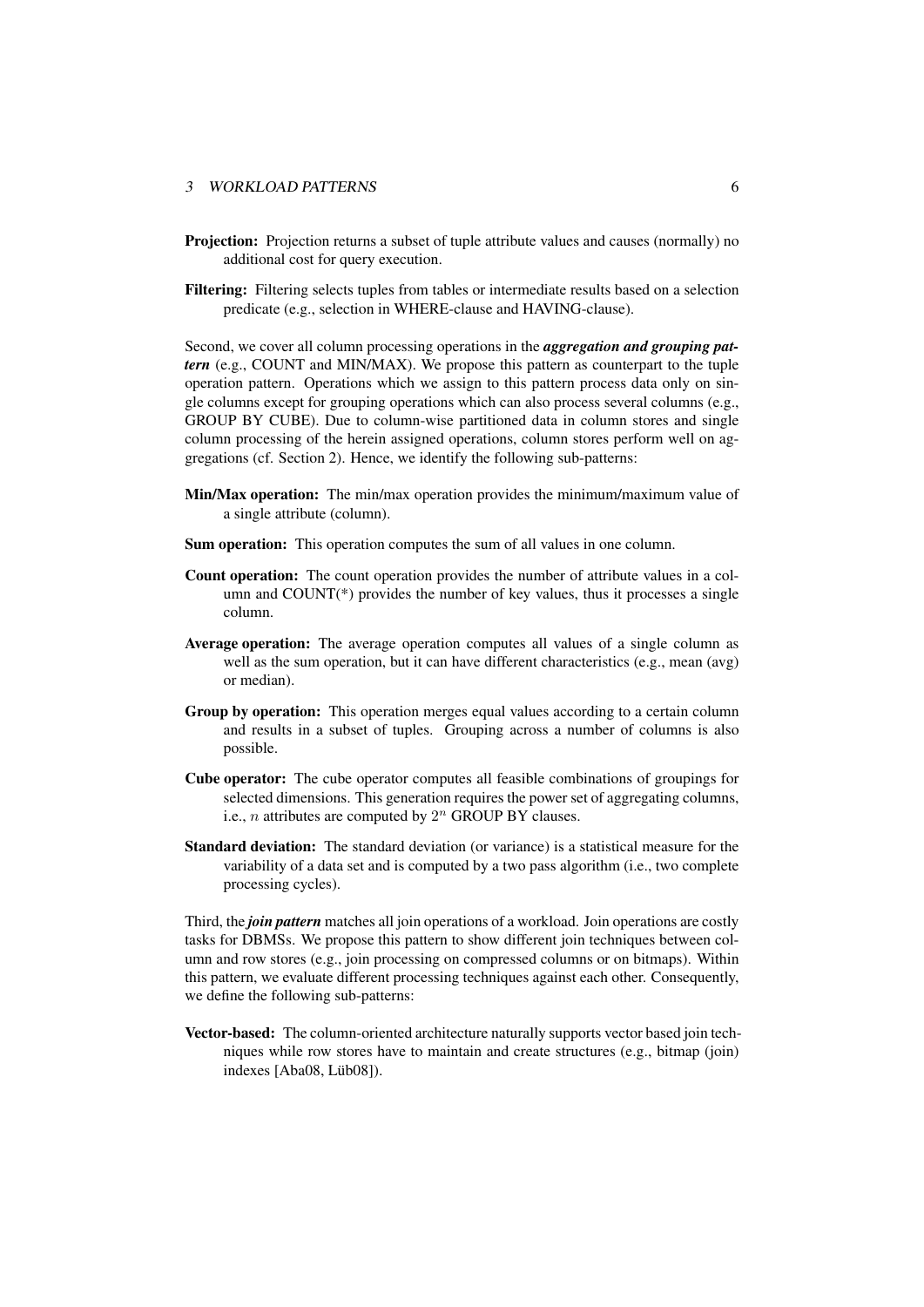

Figure 2: Workload patterns based on operations.

**Non-vector-based:** This pattern matches "classic" join techniques (from row stores<sup>6</sup>, e.g., nested loop or merge join) to differentiate the performance between vector and nonvector-based join, thus we can estimate effects on the join behavior by architecture.

We only propose these two sub-patterns because the processing on bit-vectors/bitmaps is a distinction between an amount of join techniques. Hence, we assume that there is no necessity to map each join technique into its own sub-pattern. Figure 2 shows all introduced patterns and their relation to each other.

#### 3.2 Dependencies between Patterns

Database operations are not always independent from each other. We identify dependencies between the following patterns: join, filtering, sort/order, group/cube, and data access pattern.

Join operations innately imply tuple selections (filtering pattern). However, the tuple selection itself is part of the join operation by definition, thus we assume that an additional decomposition of join operations is not necessary. Moreover, new techniques have to be implemented to further decompose join operations and gather necessary statistics, thus administrative cost for tuning will be noticeably increased. To a side-effect, each DBMSs have to be extended with this new system-specific decomposition and the comparison of join techniques belonging to different architectures are no longer possible (systemindependence is lost again).

<sup>&</sup>lt;sup>6</sup>Some column stores also support these join techniques (especially if tuple-oriented query processor is used).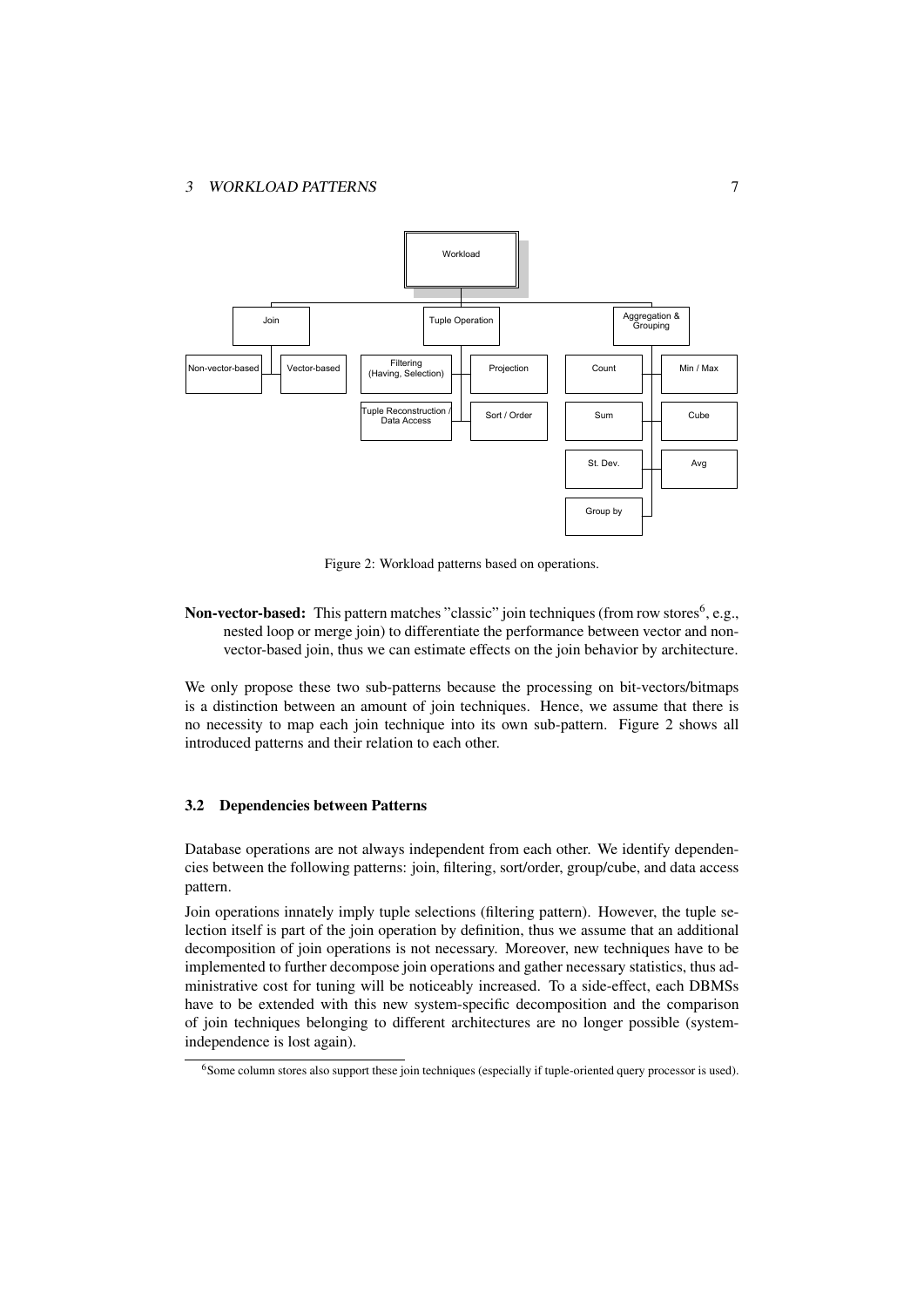#### 4 QUERY DECOMPOSITION 8

We state that two different types of sort/order operation can occur, i.e., implicit and explicit sort. The explicit sort is caused by workload or user, thus we consider this operation in the sort/order pattern. In contrast, we do not consider the implicit sort operation in the sort/order pattern because this sorting is caused by the optimizer (e.g., for sort-merge join or duplicate elimination). Therefore, we assign all cost of grouping to the GROUP BY (or CUBE) pattern including the sort cost to sustain comparability.

Third, tuple reconstruction is part of several operations for column stores. We add this cost to the tuple operation pattern and maintain comparability of operations beyond the architectures because row stores are not affected by tuple reconstructions.

We assume, further workload decomposition is not meaningful because administrative cost affects the performance of existing systems as well as the comparability of performance issues between the architectures according to certain workload parts. These impacts disadvantageously affect the usability of our pattern framework.

### 4 Query Decomposition

In this section, we introduce our approach to decompose the workload. First, we illustrate the (re-) used DBMS functionality and how we gather necessary statistics from existing systems. Second, we introduce the mapping of decomposed query parts to our established workload patterns and show a decomposition result by example. Our approach is applicable to each relational DBMS. Nevertheless, we decide to use a closed source system for the following considerations because the richness of detail of optimizer/query plan output is higher and easier to understand. More detailed information result in more accurate recommendations.

### 4.1 Query Plans

A workload decomposition based on database operations is necessary to select the optimal storage architecture (cf. Section 2). Therefore, we use query plans  $[ABC^+76]$  which exist in each relational DBMS. On the one hand, we reuse database functionality and avoid new computation cost for optimization. On the other hand, we make use of system optimizer estimations that are necessary for physical database design [FST88].

```
\begin{array}{c|c}\n1 & SELECT \neq \\
2 & FROM \neq\n\end{array}2 FROM employees e JOIN departments d
3 ON e.department_id=d.department_id
   4 ORDER BY last_name;
```
Listing 5: Example SQL query (14-1) [Ora10a]

Based on query plans, we collect statistics directly from a DBMS and use the optimizer cost estimations. The example in Listing 5 shows an SQL query and we transform this to a query plan in Table 2 [Ora10a]. Table 2 already offers some statistics such as number of rows, accessed bytes by the operation, or cost.

Nevertheless, Table 2 shows only an excerpt of gathered statistics. All possible values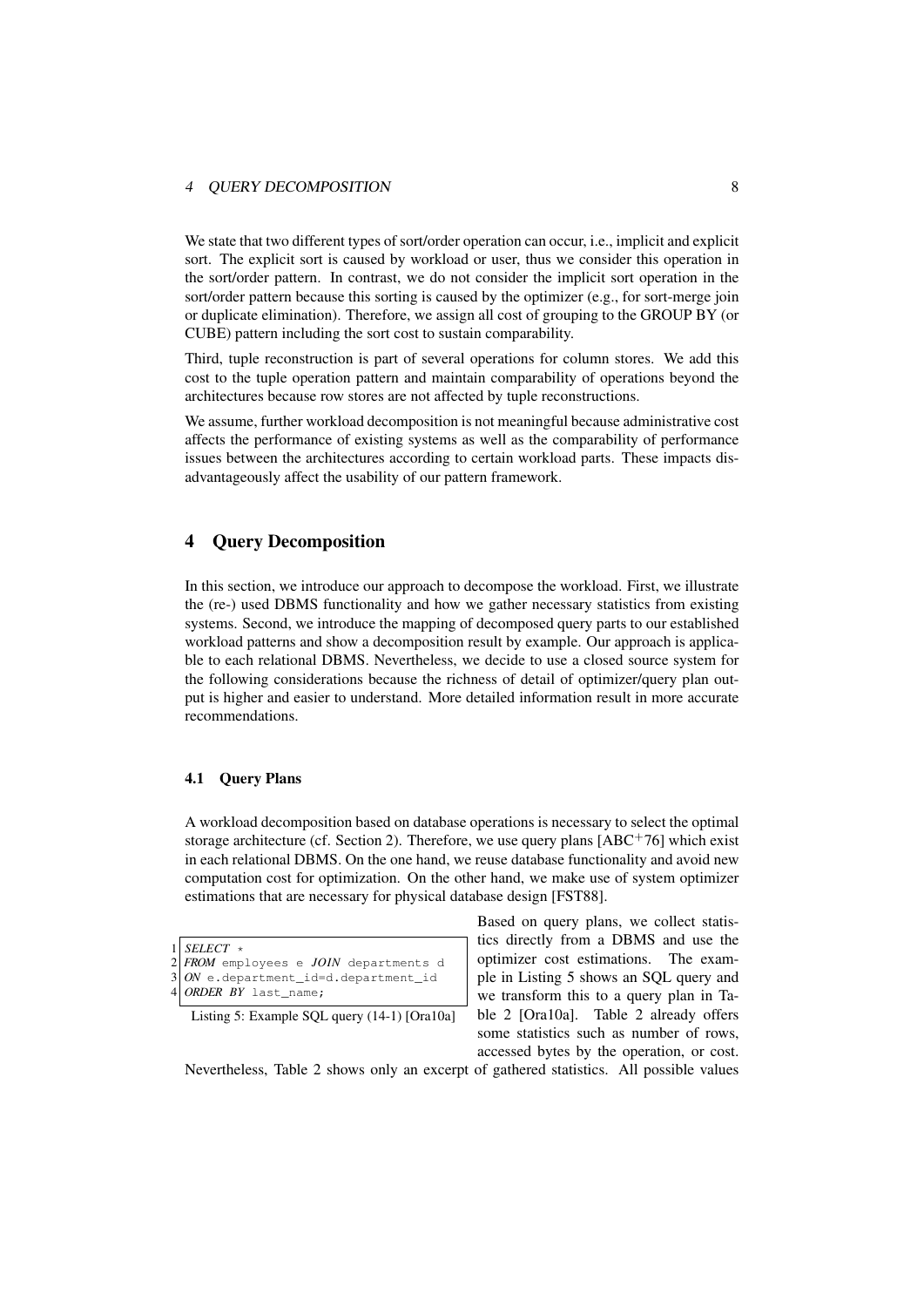#### $\overline{O}$ UERY DECOMPOSITION 9

for query plan statistics can be found in [Ora10b, Chapter 12.10]. Hence, we are able to determine the performance of operations on a certain architecture (in our example a row store) by statistics such as CPU cost and/or I/O cost<sup>7</sup>.

In addition to performance evaluation by several estimated cost, we gather further statistics from query plans which influence performance of an operation on a certain architecture (e.g., cardinality of attributes). For column stores, the operation cardinality indirectly affects performance if the operation processes several columns, thus column stores have to process a number of tuple reconstructions (e.g., high cardinality means many reconstructions). Thus, we use meta-data (e.g., compute the selectivity of attributes) to estimate influences of data itself on the performance.

| ID    | Operation                | Name               | Rows | <b>B</b> vtes | Cost ( %CPU) | $\cdots$ |
|-------|--------------------------|--------------------|------|---------------|--------------|----------|
|       | <b>SELECT STATEMENT</b>  |                    | 106  | 9328          | 7(29)        |          |
|       | <b>SORT ORDER BY</b>     |                    | 106  | 9328          | 7 (29)       |          |
| $*$ つ | HASH JOIN                |                    | 106  | 9328          | 6(17)        |          |
|       | <b>TABLE ACCESS FULL</b> | <b>DEPARTMENTS</b> | 27   | 540           | 2(0)         |          |
|       | <b>TABLE ACCESS FULL</b> | <b>EMPLOYEES</b>   | 107  | 7276          | 3(0)         |          |

Table 2: Textual query plan of SQL example (14-1) [Ora10a]

#### 4.2 From Query Plans to Workload Patterns

In order to benefit from the collected statistics, we map them to our workload patterns. We use a second example [Ora10c] (Listing 6 and Table 3) to simulate a minimum workload instead of a single query. In the following, we illustrate the mapping approach by using the examples in Listing 5 and 6. In our name convention, we define a unique number<sup>8</sup> that identifies a query within our mapping algorithm. Furthermore, we reuse the operation IDs from query plans (Table 2 and 3) in the second hierarchy level to identify operations within queries (i.e., 2.6 represents the second query (cf. Listing 6) and its HASH JOIN (cf. Table 3)). In the following, we refer the CPU cost from Table 2 and 3.

| $1 $ SELECT c.cust_last_name, SUM (revenue)                                                               |
|-----------------------------------------------------------------------------------------------------------|
|                                                                                                           |
|                                                                                                           |
| 2 FROM customers c, v_orders o<br>3 WHERE c.credit_limit > 2000<br>4 AND o.customer_id(+) = c.customer_id |

```
GROUP BY c.cust last name:
```
Listing 6: Example SQL query (11-9) [Ora10c]

The first query (Listing 5) is decomposed into four patterns. First, we see the data access operation of employees (ID 3) and department (ID 4) tables in the corresponding query plan in Table 2. The total cost for the data access operations is 5. Second, the join operation (ID 2) is executed with a hash-join algorithm. Due to bottom-up summation in the given

query plans, the hash-join cost is only 1 because up to this point the cost (cf. Table 2) is 6 and the cost of its children is already 5 (i.e., cost of children  $(5)$  summed up with

<sup>&</sup>lt;sup>7</sup>We receive query plans directly from DBMS optimizer (e.g., EXPLAIN PLAN) or use sample workloads with operation-type distribution and corresponding cost.

<sup>&</sup>lt;sup>8</sup>In the following considerations, we start with 1 which represents the first query.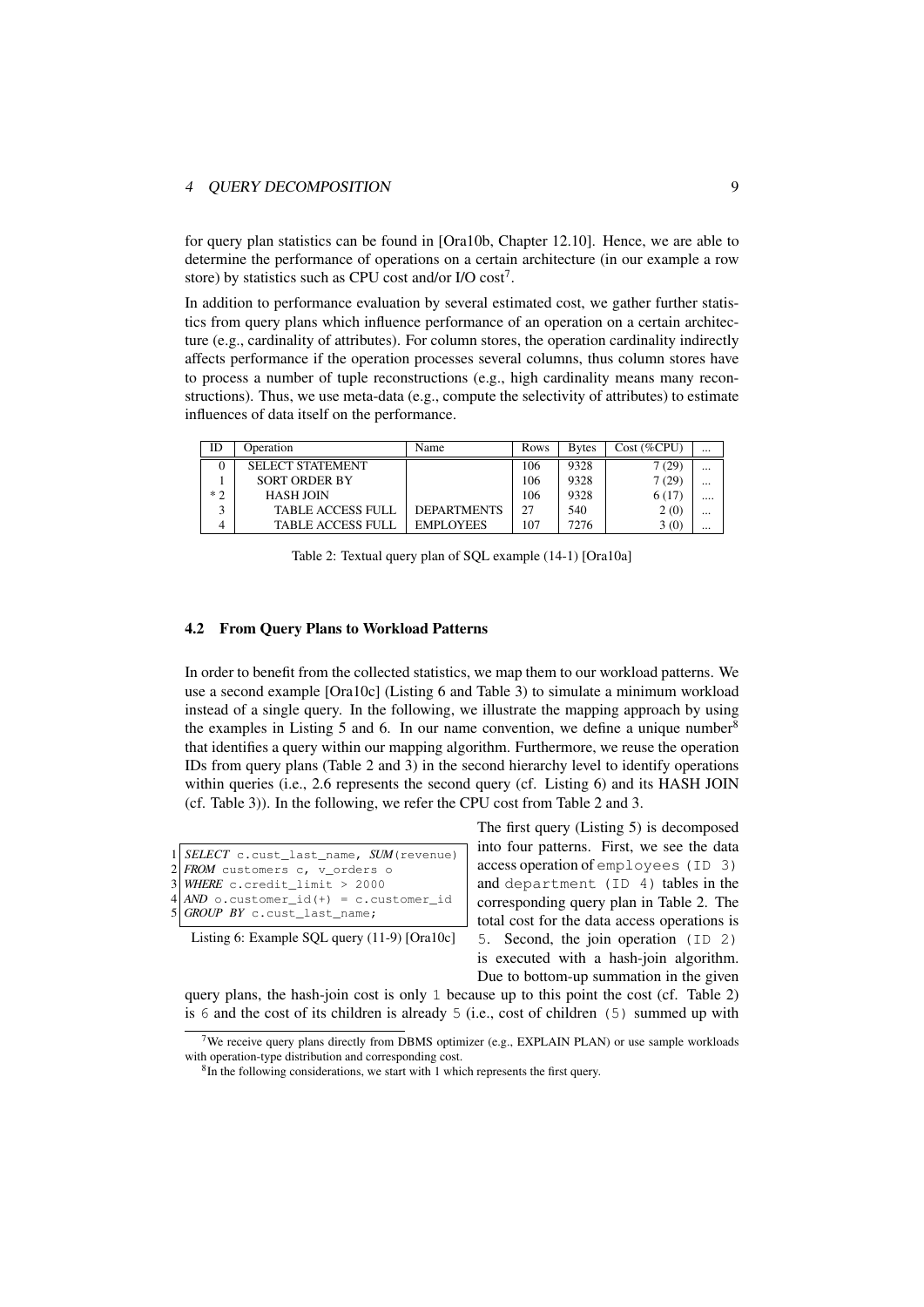### 4 OUERY DECOMPOSITION 10

own cost of 1 results in total cost of  $6$ ). Third, the sort operation (ID 1) implements the ORDER BY statement with cost of 1. The total cost of all processed operations is 7. Fourth, the select statement (ID 0) represents the projection and causes no additional cost (remain 7). The identifiers from 1.0 to 1.4 represent all operations of the first query (Listing 5) in Figure 3.

| ID     | Operation                | Name               | Rows | <b>Bytes</b> | $Cost$ (%CPU) | $\cdots$ |
|--------|--------------------------|--------------------|------|--------------|---------------|----------|
| $_{0}$ | <b>SELECT STATEMENT</b>  |                    | 144  | 4608         | 16(32)        | $\cdots$ |
|        | <b>HASH GROUP BY</b>     |                    | 144  | 4608         | 16(32)        | $\cdots$ |
| $*2$   | <b>HASH JOIN OUTER</b>   |                    | 663  | 21216        | 15(27)        | $\cdots$ |
| $*3$   | <b>TABLE ACCESS FULL</b> | <b>CUSTOMERS</b>   | 195  | 2925         | 6(17)         | $\cdots$ |
| 4      | <b>VIEW</b>              | <b>V_ORDERS</b>    | 665  | 11305        |               | $\cdots$ |
|        | <b>HASH GROUP BY</b>     |                    | 665  | 15960        | 9(34)         | $\cdots$ |
| * 6    | <b>HASH JOIN</b>         |                    | 665  | 15960        | 8(25)         | $\cdots$ |
| $*7$   | <b>TABLE ACCESS FULL</b> | <b>ORDERS</b>      | 105  | 840          | 4(25)         | $\cdots$ |
| 8      | <b>TABLE ACCESS FULL</b> | <b>ORDER ITEMS</b> | 665  | 10640        | 4(25)         | $\cdots$ |

Table 3: Textual query plan of SQL example (11-9) [Ora10c]

We also decompose the second example (Listing 6) into four operation types (cf. Table 3). First, IDs 3, 7, and 8 represent data access operations and cause total cost of 14. Second, the optimizer estimates both hash joins (ID 2 and 6) with no (additional) cost because their cost is only composed by the summed cost of their children ( $ID \ 3$ , 4 and ID 7, 8). Third, the GROUP BY statement in Listing 6 is implemented by hash-based grouping operations ( $ID \ 1$  and  $ID \ 5$ ). The cost of each HASH GROUP BY is 1 and the total cost of this operation type is 2. Fourth, the projection (ID 0) and the sum operation represented by select statement causes again no additional cost<sup>9</sup>. If the sum operation causes cost then it is represented by a separate operation (ID). We also classify the view (ID 4) as projection. If a view implements joins (or other complex operations) they are separately distinguished in the query plan. The identifiers from 2.0 to 2.8 represent all operations of the second query (Listing 6) in Figure 3.

In the following, we summarize single operations of similar types (five for example query two). We list the five operation types and assign them to the workload patterns and their sub-patterns that we introduce in Section 3. The join operations of our example queries ID 1.2, 2.2, and 2.6 are assigned to the non-vector based join pattern. We assign the operations with ID 1.3, 1.4, 2.3, 2.7, and 2.8 to the data access sub-pattern of the tuple operation pattern. We also assign the projections ( $ID \ 1.0, 2.0,$  and  $2.4$ ) and the sort operation (ID 1.1) to the tuple operation pattern. Finally, we assign the group by operations (ID  $2.1$  and  $2.5$ ) to the group by sub-pattern within the aggregation and grouping pattern. We present the result in Figure 3 whereby we only show ID and cost of each operation for reasons of readability.

However, we are able to compare performance of operations as well as to describe the behavior of operations on different architectures with the stored information in workload patterns. Therefore, we use (a combination of) different metrics in our decision models like CPU or I/O cost to evaluate the performance with respect to certain cost criteria (e.g., minimal I/O cost). We derive heuristics and rules for the design process of relational

<sup>&</sup>lt;sup>9</sup>We state that the sum operation is already processed on-the-fly while grouping.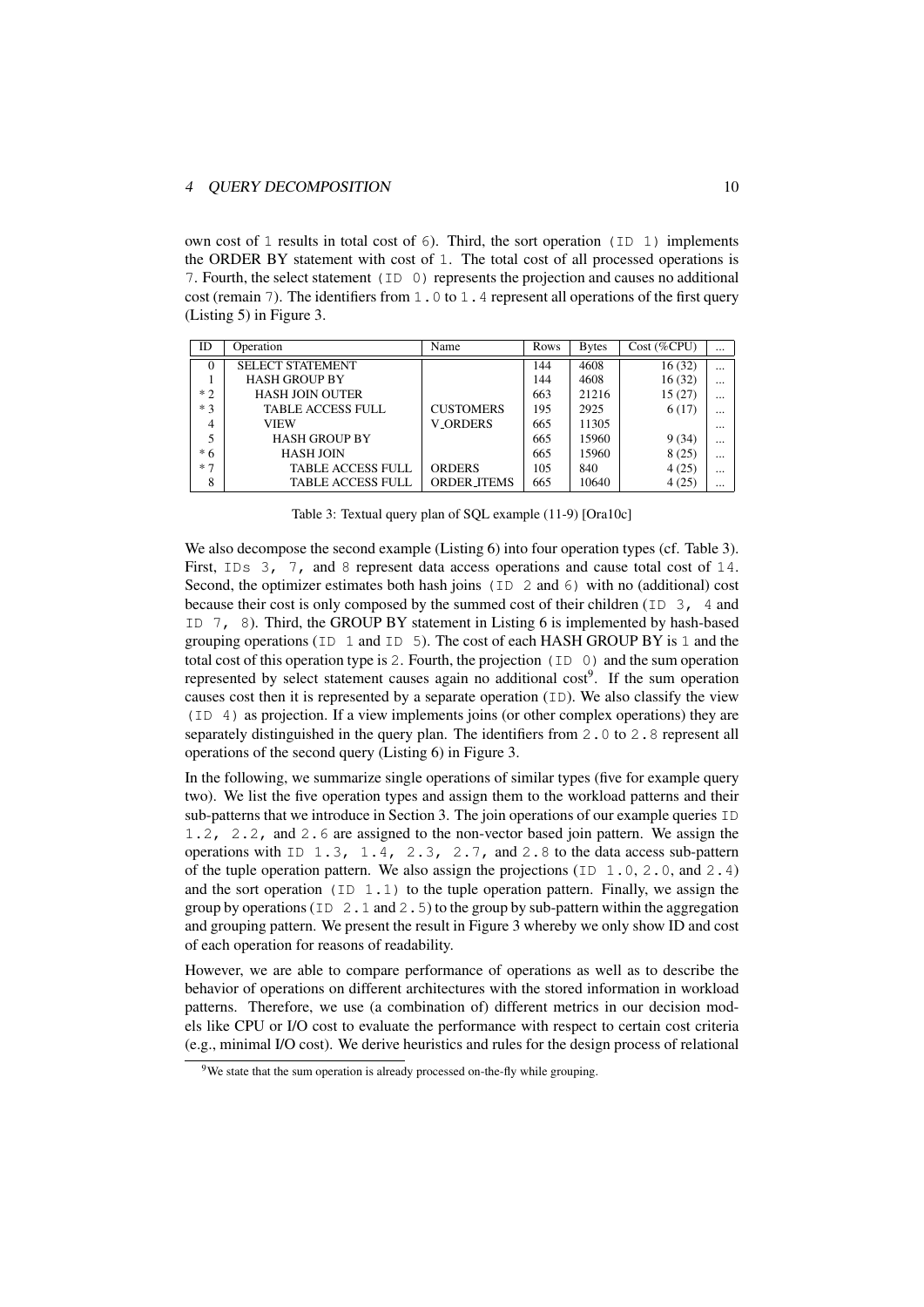

Figure 3: Workload patterns with cost of operations for the row store example workload

databases from operations behavior evaluated by statistics. Heuristics and rules further improve our decision models (i.e., reduce complexity of design decision process and/or give previews for design decision without holistic workload computation). Furthermore, we state that our design decision (process) is not static because we can periodically repeat the process to react on workload changes. We suggest an integration with self-tuning/alerter tools [CN07, SGS03] that continuously monitor the workload and update statistics. Due to the system-independent and transparent framework design, we are also able to use already extracted (or aggregated) data as well as estimated values (i.e., the statistics do not have to be extracted from existing systems). Furthermore, our approach is transparent to any workload type. We can evaluate the performance for on-line analytical processing (OLAP) and on-line transactional processing (OLTP) workloads just as mixed workloads with OLAP and OLTP parts. The transparency of our approach is necessary to also consider new requirements (e.g., real-time DWH) for database and data-warehouse systems.

### 4.3 Representation for Column Stores

For our approach, we do not need a separate decomposition algorithm for column stores (i.e., the query plan operations of column stores can also be mapped to our workload patterns) because only the naming in column stores for operations differ from the typical naming in row stores but the abstracted functionality is equal. Representatively, we illustrate the mapping of C-Store/Vertica query plan operations introduced in  $[SAB<sup>+</sup>05]$  and map these operations to our workload patterns as follows:

Decompress: Decompress is mapped to our data access pattern. This operation decompresses data for subsequent operations in the query plan that cannot be processed on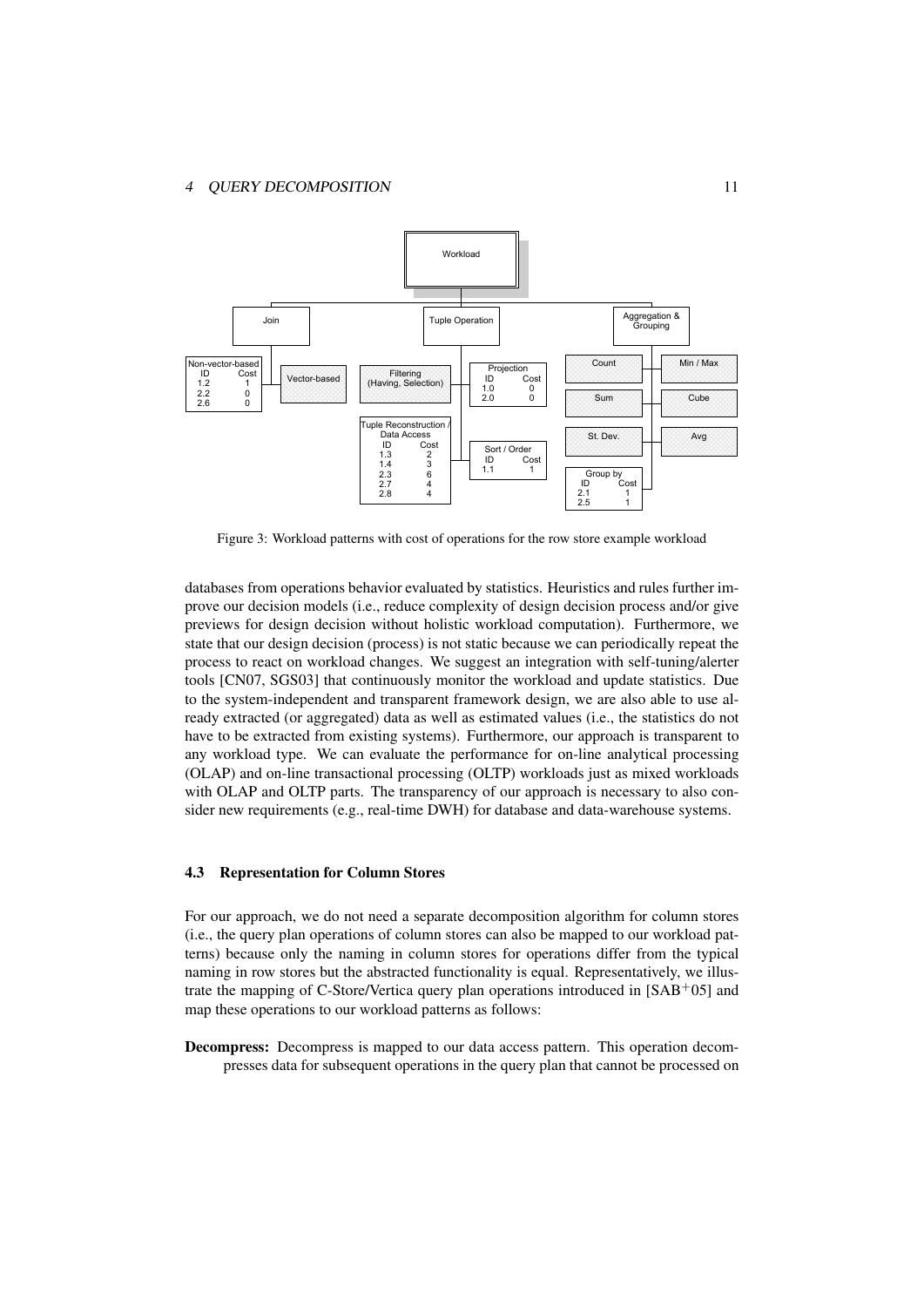#### 4 OUERY DECOMPOSITION 12

compressed data (cf. [Aba08]).

- Select: Select is equivalent to the selection of relational algebra with the exception that the result is represented as bitstring. Hence, we map it to our filtering pattern.
- Mask: Mask operation processes on bitstrings and returns only those values whose associated bits in the bitstring are 1. Consequently, we map mask to our filtering pattern.
- **Project:** Projection is equivalent to the projection of relational algebra. Thus, we map this operation to our projection pattern.
- Sort: This operation sorts columns of a C-Store projection according to a (set of) sort column(s). This technique is equivalent to sort operations on projected tuples, i.e., we map this operation to our sort/order pattern.
- Aggregation operators: These operations compute aggregations and groupings equivalent to SQL [Aba08], thus we directly map these operations to the corresponding sub-pattern in our aggregation & grouping pattern.
- Concat: Concat combines C-Store projections sorted in the same order into a new projection. We regard this operation as tuple reconstruction and map it to the corresponding pattern.
- Permute: This operation permutes the order of columns in C-Store projections according to the given order by a join index. It prevents additional replication overhead that emerges through creation of join indexes and C-Store projections in several orders. This operation is used for joins, thus we map its cost to our join pattern.
- **Join:** We map this operation to the join pattern and distinguish two join types. First, if the tuples are already reconstructed then we process them as row stores, i.e., we map this join type to the non-vector based join pattern. Second, the join operation only processes on columns that are needed to evaluate the join predicate. The join result is only a set of pairs of positions in the input columns [Aba08]. This join type can process on compressed data as well as it can use vector based join techniques, thus, we map this join type to the vector based join pattern.
- Bitstring operations: These operations (AND, OR, NOT) process bitstrings and compute a new bitstring with respect to the corresponding logical operator. These operations implement the concatenation of different selection predicates. Therefore, we map these operations to our filtering pattern.

Finally, we state that our approach can be used for each relational DBMS. Each relational DBMS is referable to the relational data model, so these DBMSs are based on the relational algebra in some manner, too. Thus, we can reduce or map those operations to our workload patterns; in worst case, we have to add an architecture-specific operation (e.g., tuple reconstruction for column stores) for hybrid DBMSs to our pattern. For a future (relational) hybrid storage architecture, such an operation could be necessary to map the cost for conversions between row- and column-oriented structures and vice versa.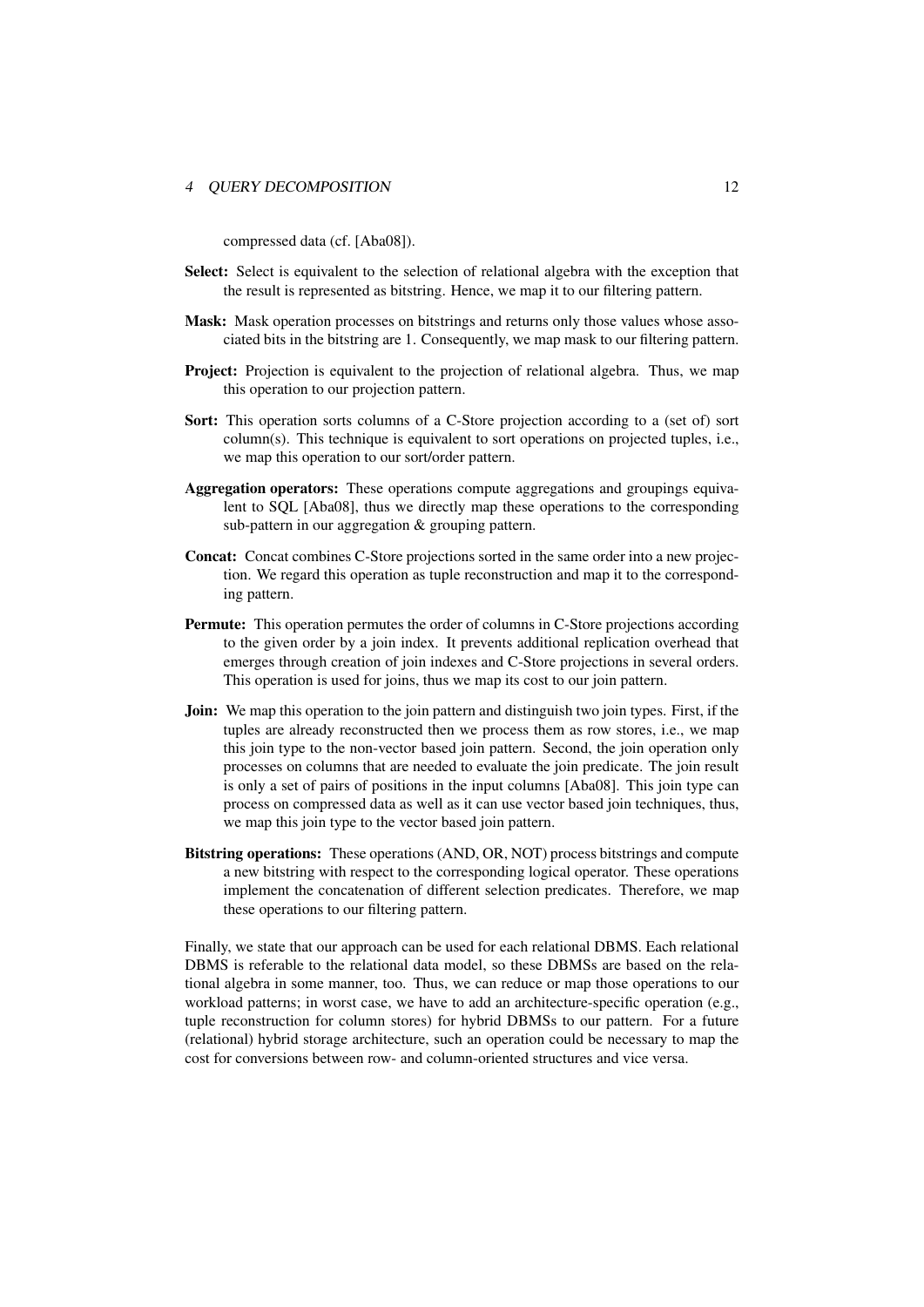#### 5 EVALUATION 13

Threats to validity. We know that hundreds of relational DBMSs exist. We state that we cannot test all existing systems to claim generality of the approach nor can we formally prove all different implementations of general concepts based on the relational data model. Nevertheless, each relational DBMS is referable to the relational data model as well as relational algebra operations are based on the relational data model. The relational data model serves in this sense as an interface between implementation of database operations and general concept concerning the relational data model, thus we can map each database operation of relational DBMSs to our framework. Furthermore, we argue that (internal) database operations of each DBMS that use SQL can be mapped to relational algebra operations.

### 5 Evaluation

We decide to simulate the workload with the standardized TPC-H benchmark (2.8.0, scale factor 1) to show the usability of our approach. We use the DBMSs Oracle  $11gR2$  Enterprise Edition and Infobright ICE 3.3.1 for our experiments. We run all 22 TPC-H queries and extract the optimizer statistics from the DBMSs. For reasons of clarity and comprehensibility, we only map three representative<sup>10</sup> TPC-H queries namely  $Q2$ ,  $Q6$ , and  $Q14$ to the workload patterns, see Figure 4. The results for the remaining queries can be found in Appendix  $A^{11}$ .

The query structure, syntax, and execution time are not sufficient to estimate the queryperformance behavior on different storage architectures. We introduce an approach based on database operations that provides analyses to find long running operations (bottlenecks). Moreover, we want to figure out reasons for bad (or good) performance behavior of operations in DBMSs, thus we have to use additional metrics. We select the I/O cost<sup>12</sup> to compare DBMSs and summarize the optimizer output in Table 4. We state that I/O cost is a reasonable cost metric but not sufficient to select the optimal storage architecture. We will show this effect for I/O cost with a negation example in the following. Following our previous name convention, we define the query IDs according to their TPC-H query number (i.e., we map the queries with the  $IDs \ 2, 6$ , and  $14$ ). The operations are identified by their query plan number (IDs in Table 4), thus the root operation of TPC-H query Q2 has the ID 2.0 in Figure 4. All values in Table 4 are given in Kbytes. The given values are input cost of each operation except the table access cost because no information on input cost to table access operations are available. Note, the granularity of Oracle's cost measurements is on the byte level whereas the measurements of ICE are on the data pack (65K) level. Nevertheless, we used the default data block size 8kbytes in our Oracle installation; that is the smallest accessible unit.

In Figure 4, we present the workload patterns with I/O cost of the corresponding TPC-H queries. As mentioned before, the projection operation causes no additional cost. Hence, the I/O cost in Table 4 and Figure 4 represent the size of final results. The stored infor-

 $10$ The queries show typical results for the TPC-Benchmark in our test environment.

<sup>&</sup>lt;sup>11</sup>Please cf. [Tra10] for the complete schema and query description.

<sup>12</sup>I/O cost is a best practice cost metric.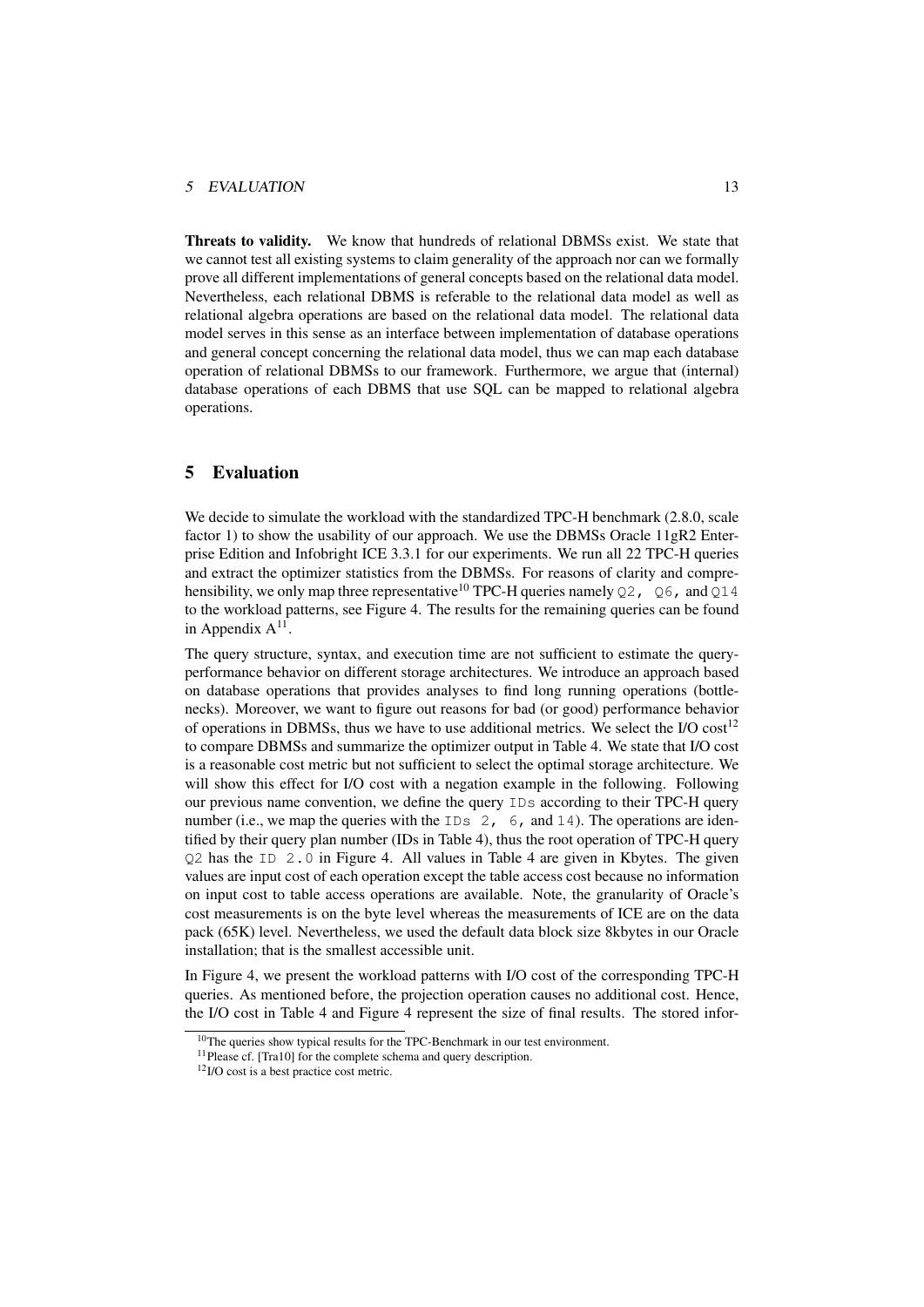#### 5 EVALUATION 14

|                             | Oracle                               |                      |               |  |  |
|-----------------------------|--------------------------------------|----------------------|---------------|--|--|
| Operation                   | Q2(8.14sec)                          | $\bf{06}$ (22.64sec) | Q14(22.55sec) |  |  |
| Data Access                 | ID7:0.8;ID12:0.029;ID13:11.2;        | ID2:3118             | ID3:1620.894; |  |  |
|                             | ID15:0.104;ID16:1440                 |                      | ID4:5400      |  |  |
| Non-vector based join       | ID6:202.760;ID8:1440;ID9:88.016;     |                      | ID2:7020.894  |  |  |
|                             | ID10:17:ID11:11.229                  |                      |               |  |  |
| Sort                        | ID3:33.18;ID5:45.346                 |                      |               |  |  |
| Count                       | ID1:31.284                           |                      |               |  |  |
| Sum                         |                                      | <i>ID1:3118</i>      | ID1:3610.173  |  |  |
| Projection                  | ID0:19.800;ID2:33.18;ID4:45.346      | ID0:0.020            | ID0:0.049     |  |  |
|                             | <b>ICE</b>                           |                      |               |  |  |
| Operation                   | Q2(41sec)                            | Q6(2sec)             | $Q14$ (3sec)  |  |  |
| Data Access                 | ID4:65:ID5:65:ID6:845:ID7:65ID8:260; | ID2:5980             | ID4:5980;     |  |  |
|                             | ID10:65;ID11:65;ID12:65;ID13:845     |                      | ID5:260       |  |  |
| Non-vector based join       | ID3:1300:ID9:1040                    |                      | ID3:6240      |  |  |
| <b>Tuple Reconstruction</b> |                                      |                      | ID2:5980      |  |  |
| Sort                        | ID2:65                               |                      |               |  |  |
| Count                       | ID1:65                               |                      |               |  |  |
| Sum                         |                                      | <i>ID1:5980</i>      | ID1:65        |  |  |
| Projection                  | ID0:65                               | ID0:65               | ID0:65        |  |  |

Table 4: Accessed Kbytes by query operations of TPC-H query Q2, Q6, and Q14.

mation can be analyzed and aggregated in decision models with any necessary granularity. In our example, we only sum up all values of the data access pattern for each query to compute I/O cost per query in Kbytes. For the three selected queries, all results and intermediate results are smaller than the available main memory, thus no data has to be reread subsequently. We suppose, the DBMS with minimal I/O cost performs best (as we mentioned before, I/O cost is a good cost metric). Oracle reads 1452.133 Kbytes for query Q2 and takes 8.14 seconds. ICE needs 41 seconds and accesses 2340 Kbytes. The results for Q2 fulfill our assumption. Our assumption is also confirmed for query Q14. Oracle accesses 7020.894 Kbytes and computes the query in 22.55 seconds whereas ICE computes it in 3 seconds and reads 6240 Kbytes. Nevertheless, we cannot prove our assumption for query Q6. Oracle (3118 Kbytes) accesses less data than ICE (5980) Kbytes but ICE (2 seconds) computes this query ten times faster than Oracle (22.64 seconds). Hence, we cannot figure out a definite correlation for our sample workload.

We have previously shown that I/O cost alone is not a sufficient metric to estimate the behavior of database operations and further, we suggest that each single cost metric is not sufficient. However, I/O cost is one important metric to describe performance behavior on different storage architectures because one of the crucial achievements of column stores is the reduction of data size (i.e., I/O cost) by aggressive compression. The I/O cost also gives an insight into necessary main memory for database operations or if operations have to access the secondary memory. Hence, we can estimate that database operations are completely computed in main memory or data have to be (re-)read stepwise $13$ . We assume that sets of cost metrics are needed to sufficiently evaluate the behavior of database operations. Therefore, one needs tool support as we propose in this paper.

<sup>&</sup>lt;sup>13</sup>We remind of the performance gap (circa  $10^5$ ) between main memory and HDDs.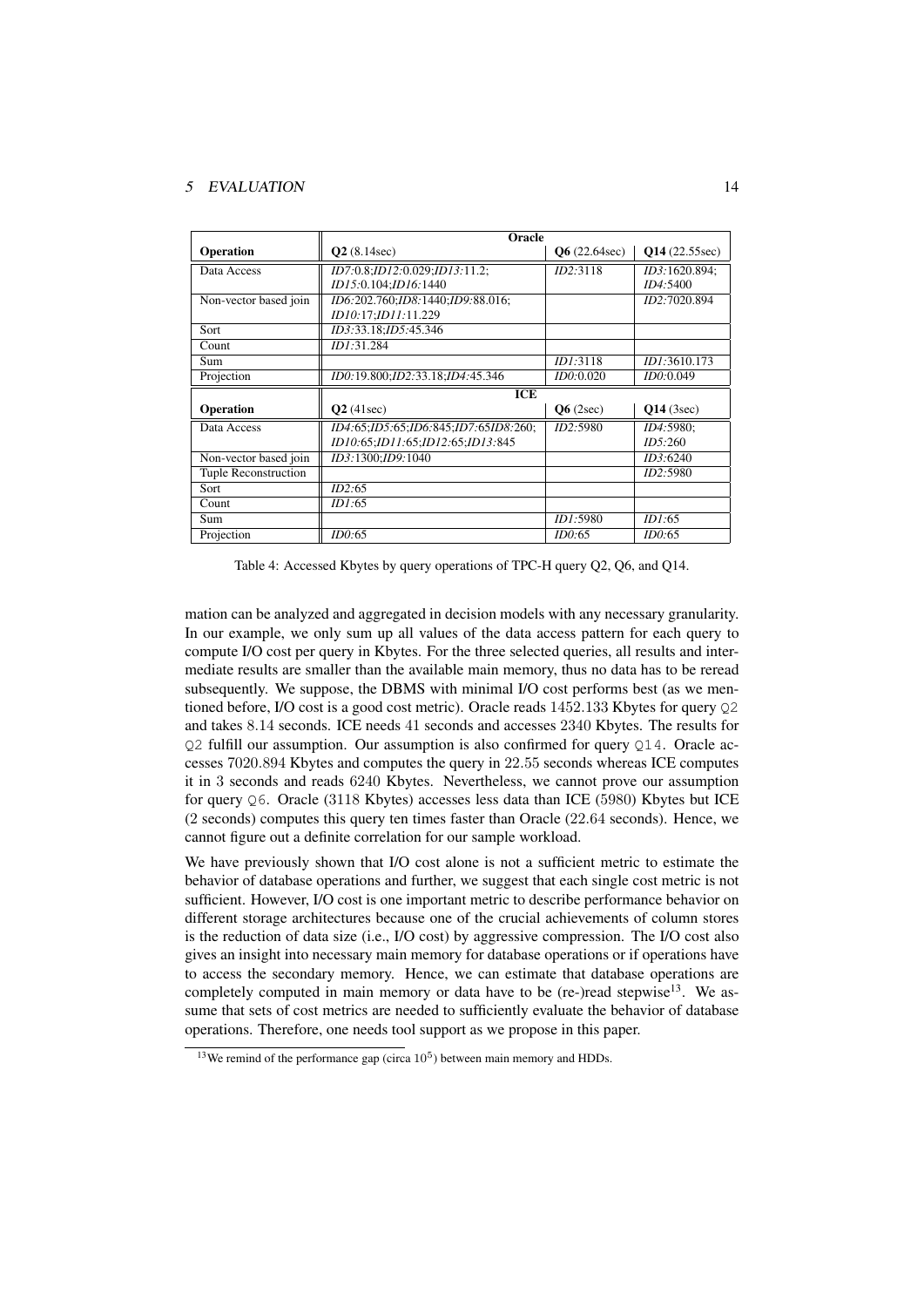

Figure 4: Workload graph with mapped I/O cost of TPC-H query Q2, Q6, and Q14.

We also want to evaluate our approach with the column-store solutions that use cost-based optimizer, thus we are able to receive more expressive results. We requested the permission to use such systems for our evaluation but until now the decision is pending. Meanwhile, we change our system setup (from MySQL 5.1.37 to Oracle 11gR2 and ICE 3.2.2 to ICE 3.3.1) due to two issues. First, we want to show that our results are not only valid for MySQL but also for DBMSs (in our case Oracle) that are capable for DWHs in practice. Second, ICE 3.2.2 had some issues while processing subqueries and/or nested queries which are referable to the underlying MySOL-kernel<sup>14</sup>. These issues are fixed in ICE 3.3.1 which is the current version as we redo our experiments.

### 6 Related Work

Several column stores are proposed for OLAP applications [Aba08, LLR06, SWES08, ZBNH05]. However, all systems are pure column stores and do not support any row store functionality. Thus, a storage-architecture decision between row and column store is necessary. Abadi et al. [AMH08] compare row and column store with respect to performance on the star-schema benchmark. They simulate the column-store architecture by indexing every single column or vertical partitioning of the schema. They show that using column-store architecture in a row store is possible but the performance is poor. Thereby, Abadi et al. use a classical DWH benchmark that does not consider new requirements in this domain like dimension updates or real-time DWH. In this paper, we do not directly compare optimization techniques of row and column stores. Instead, we propose a frame-

<sup>&</sup>lt;sup>14</sup>This is another argument for not using MySQL because no information was available in which version fixes will be implemented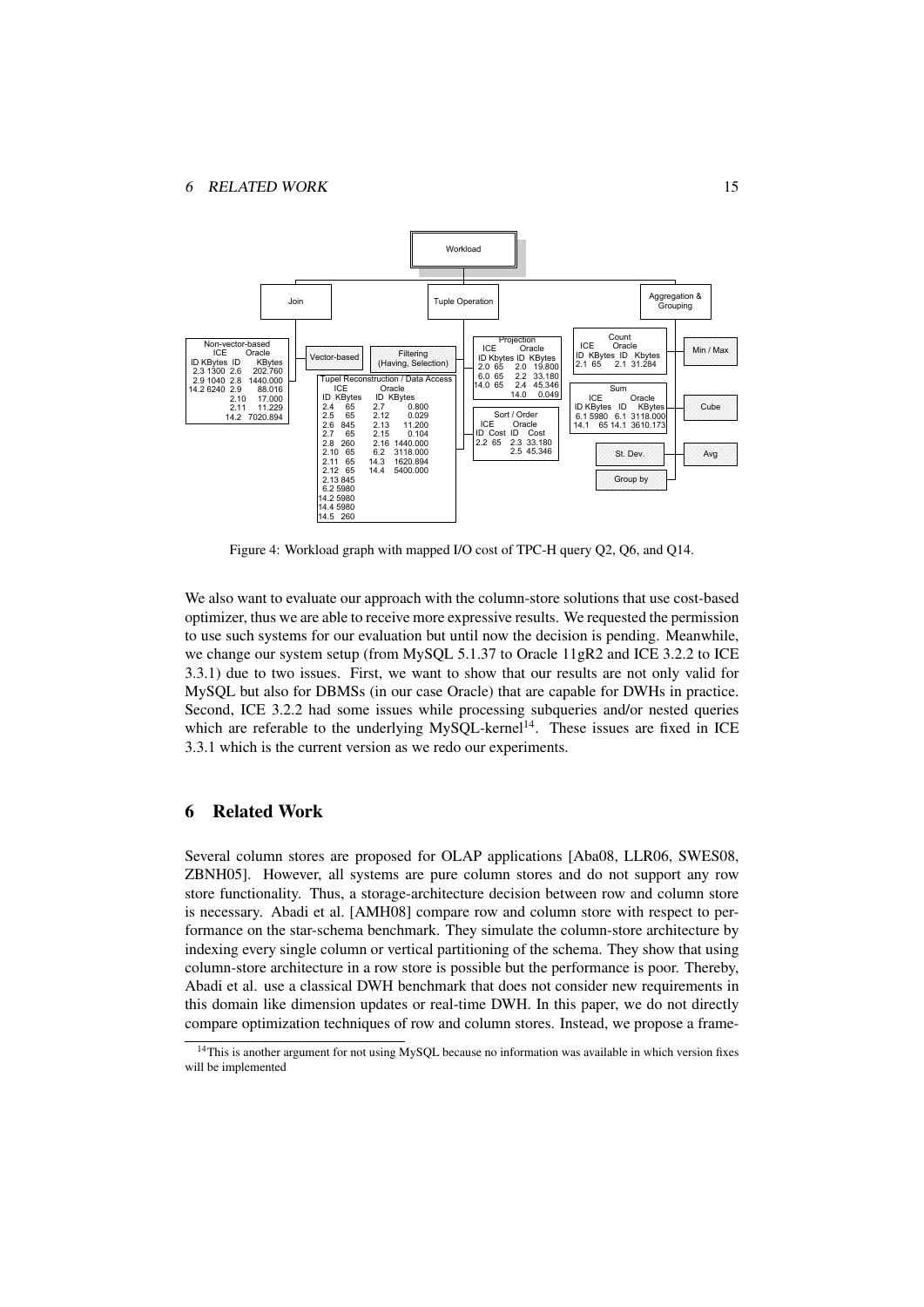#### 7 CONCLUSION 16

work to detect strengths and weaknesses of row and column-oriented architecture with respect to the performance for given workloads. We do not discuss earlier approaches like DSM [CK85], hybrid NSM/DSM schemes [CY90], or PAX [ADHS01] because the differences to state-of-the-art column stores have been already discussed (e.g., Harizopoulus et al. [HLAM06]).

There are systems available which attempt to fill the gap between column and row stores. C-Store [Aba08] uses two distinct storage areas to overcome update problems of column stores. A related approach brings together a column store approach and the typical rowstore domain of OLTP data [SBKZ08]. However, we do not develop hybrid solutions that attempt to fill this gap for now. Our approach recommends the optimal architecture for a certain application.

There exist a number of design advisors which are related to our work (e.g., IBM DB2 Configuration Advisor  $[KLS<sup>+</sup>03]$ . The IBM Configuration Advisor recommends preconfigurations for databases. Zilio et al.  $[ZRL^{+}04, ZZL^{+}04]$  introduce an approach that collects statistics like our approach directly from DBMSs. The statistics are used to advise index and materialized view configurations. Similarly, Bruno and Chaudhuri [BC06, BC07] present two approaches which illustrate the whole tuning process using constraints such as space threshold. However, these approaches operate on single systems instead of comparing two or more systems according to their architecture. Additionally, our approach aims at architectural decisions contrary to the mentioned approaches which tune configurations, indexes, etc.

Another approach for OLAP applications is Ingres/Vectorwise which applies the Vectorwise (formerly MonetDB/X100) architecture into the Ingres product family [Ing09]. In cooperation with Vectorwise, Ingres is developing a new storage manager ColumnBM for the new Ingres/Vectorwise. However, the integration of the new architecture into the existing environment remains unclear [Ing09].

### 7 Conclusion

In recent years, column stores have shown good results for DWH applications and often outperformed row stores. However, new requirements (cf. Section 1) arise in the DWH domain that cannot be satisfied only by column stores. The new requirements also demand for row-store functionality (e.g., real-time DWHs need (sufficient) quick update processing). Thereby, the complexity of design process increases because we have to choose the optimal architecture for given applications. We show with an experiment that workload analyses based on query structure and syntax are not sufficient to select the optimal storage architecture. Consequently, we propose a new approach based on database operations. We introduce workload patterns which contain all workload information beyond the architectures (e.g., statistics and operation cost). We also present a workload decomposition approach based on existing database functionality that maps operations of a given workload to our workload patterns. We illustrate the methodology of our decomposition approach using an example workload. Subsequently, we state that a separate decomposition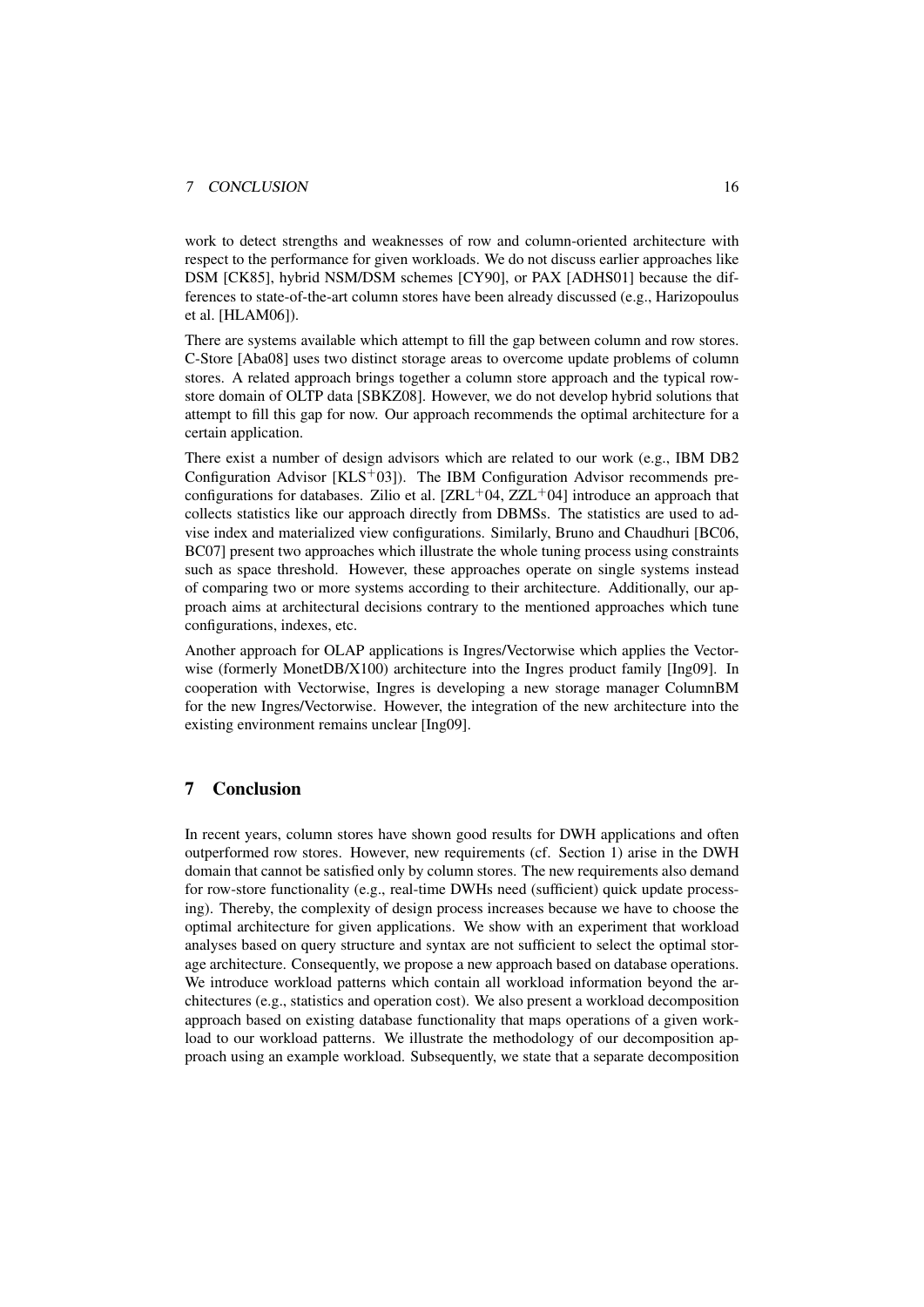#### 8 ACKNOWLEDGMENT 17

algorithm for column stores is not needed. We state that our presented approach is transparent to any workload and any storage architecture based on the relational data model. In our evaluation, we prove the usability of our approach. Additionally, we demonstrate the comparability of different systems using different architectures even if systems provide different information with respect to their query execution. We also state that the richness of detail of system optimizer in closed source systems is higher than in open source systems. Decision processes can be periodically repeated to monitor if workload changes (e.g., new sample workloads or new applications) effect the previous design decision, thus the storage architecture selection is not static. We see two practical implications for our approach. First, we use our approach to select the most suitable relational storage architecture during system design as we use sample workloads for the prediction. Second, we implement our approach to work on existing systems as alerter (or monitor) that analyzes system workload continuously to inform the (database) administrator if the current workload is better supported by another storage architecture. Moreover, our approach can be used for optimizer (decisions) in hybrid relational DBMS that has to select the storage method for parts of data.

In future work, we will investigate two strategies to implement our workload patterns in a prototype. First, we implement a new DBMS to export periodically statistics and operation cost which map to our workload patterns. This way, we will not affect performance of analyzed systems by prediction computation. Second, we adapt existing approaches [BC06, LGB09] to automatically collect and map statistics to workload patterns which we can directly transfer into a graph structure (query graph model). With both strategies, we are able to store the necessary statistics for storage architecture decision without running systems. Additionally, we will present studies for storage architecture decision based on aggregated or estimated values (i.e., not directly from DBMS/optimizer). To develop our decision model based on our workload patterns, we will perform detailed studies on OLAP, OTLP, and mixed workloads. We will use existing systems to gather expressive values for predictions. Finally, we will derive physical design heuristics and rules from our gathered values to extend our decision model.

### 8 Acknowledgment

We thank Martin Kuhlemann, Martin Schäler, and Ingolf Geist for helpful discussions and comments on earlier drafts of this paper.

### References

- [Aba08] Daniel J. Abadi. *Query execution in column-oriented database systems*. PhD thesis, Cambridge, MA, USA, 2008. Adviser: Madden, Samuel.
- [ABC<sup>+</sup>76] Morton M. Astrahan, Mike W. Blasgen, Donald D. Chamberlin, Kapali P. Eswaran, Jim Gray, Patricia P. Griffiths, W. Frank King III, Raymond A. Lorie, Paul R. McJones, James W. Mehl, Gianfranco R. Putzolu, Irving L. Traiger, Bradford W. Wade, and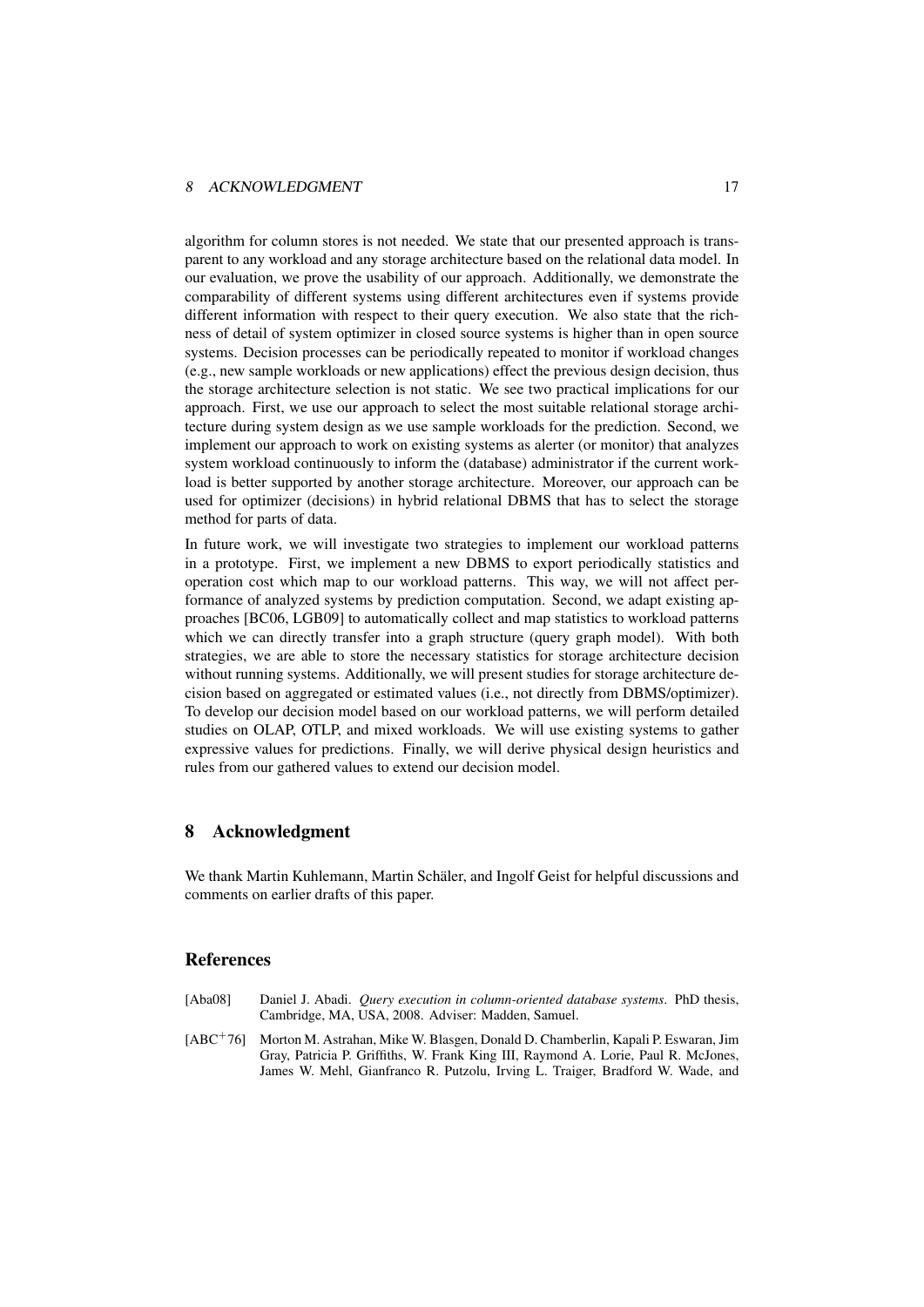Vera Watson. System R: Relational Approach to Database Management. *ACM TODS*, 1(2):97–137, 1976.

- [ABH09] Daniel J. Abadi, Peter A. Boncz, and Stavros Harizopoulos. Column oriented database systems. *PVLDB*, 2(2):1664–1665, 2009.
- [ADHS01] Anastassia Ailamaki, David J. DeWitt, Mark D. Hill, and Marios Skounakis. Weaving Relations for Cache Performance. In *VLDB '01*, pages 169–180. Morgan Kaufmann Publishers Inc., 2001.
- [AMH08] Daniel J. Abadi, Samuel R. Madden, and Nabil Hachem. Column-stores vs. row-stores: How different are they really? In *SIGMOD '08*, pages 967–980, 2008.
- [BC06] Nicolas Bruno and Surajit Chaudhuri. To Tune or not to Tune? A Lightweight Physical Design Alerter. In *VLDB '06*, pages 499–510. VLDB Endowment, 2006.
- [BC07] Nicolas Bruno and Surajit Chaudhuri. An Online Approach to Physical Design Tuning. In *ICDE '07*, pages 826–835, 2007.
- [BGS01] Philippe Bonnet, Johannes Gehrke, and Praveen Seshadri. Towards sensor database systems. In *Mobile Data Management*, pages 3–14, 2001.
- [CK85] George P. Copeland and Setrag N. Khoshafian. A decomposition storage model. In *SIGMOD '85*, pages 268–279. ACM, 1985.
- [CN98] Surajit Chaudhuri and Vivek Narasayya. AutoAdmin "What-if" index analysis utility. In *SIGMOD '98*, pages 367–378. ACM, 1998.
- [CN07] Surajit Chaudhuri and Vivek Narasayya. Self-tuning database systems: A decade of progress. In *VLDB '07*, pages 3–14. VLDB Endowment, 2007.
- [CY90] Douglas W. Cornell and Philip S. Yu. An Effective Approach to Vertical Partitioning for Physical Design of Relational Databases. *IEEE Trans. Softw. Eng.*, 16(2):248–258, 1990.
- [FST88] Sheldon J. Finkelstein, Mario Schkolnick, and Paolo Tiberio. Physical Database Design for Relational Databases. *ACM TODS*, 13(1):91–128, 1988.
- [HLAM06] Stavros Harizopoulos, Velen Liang, Daniel J. Abadi, and Samuel Madden. Performance tradeoffs in read-optimized databases. In *VLDB '06*, pages 487–498. VLDB Endowment, 2006.
- [IBM06] IBM. An Architectural Blueprint for Autonomic Computing. White Paper, June 2006. Fourth Edition, IBM Corporation.
- [Inf08] Infobright Inc. Infobright Community Edition. White Paper, September 2008. ICE 3.2.2 documentation pack.
- [Ing09] Ingres/Vectorwise. Ingres/VectorWise Sneak Preview on the Intel Xeon Processor 5500 series-based Platform. White Paper, September 2009.
- [KLS<sup>+</sup>03] Eva Kwan, Sam Lightstone, K. Bernhard Schiefer, Adam J. Storm, and Leanne Wu. Automatic Database Configuration for DB2 Universal Database: Compressing Years of Performance Expertise into Seconds of Execution. In *BTW '03*, pages 620–629, 2003.
- [KN11] Alfons Kemper and Thomas Neumann. HyPer: A hybrid OLTP&OLAP main memory database system based on virtual memory snapshots. In *ICDE '11*, pages 195–206, 2011.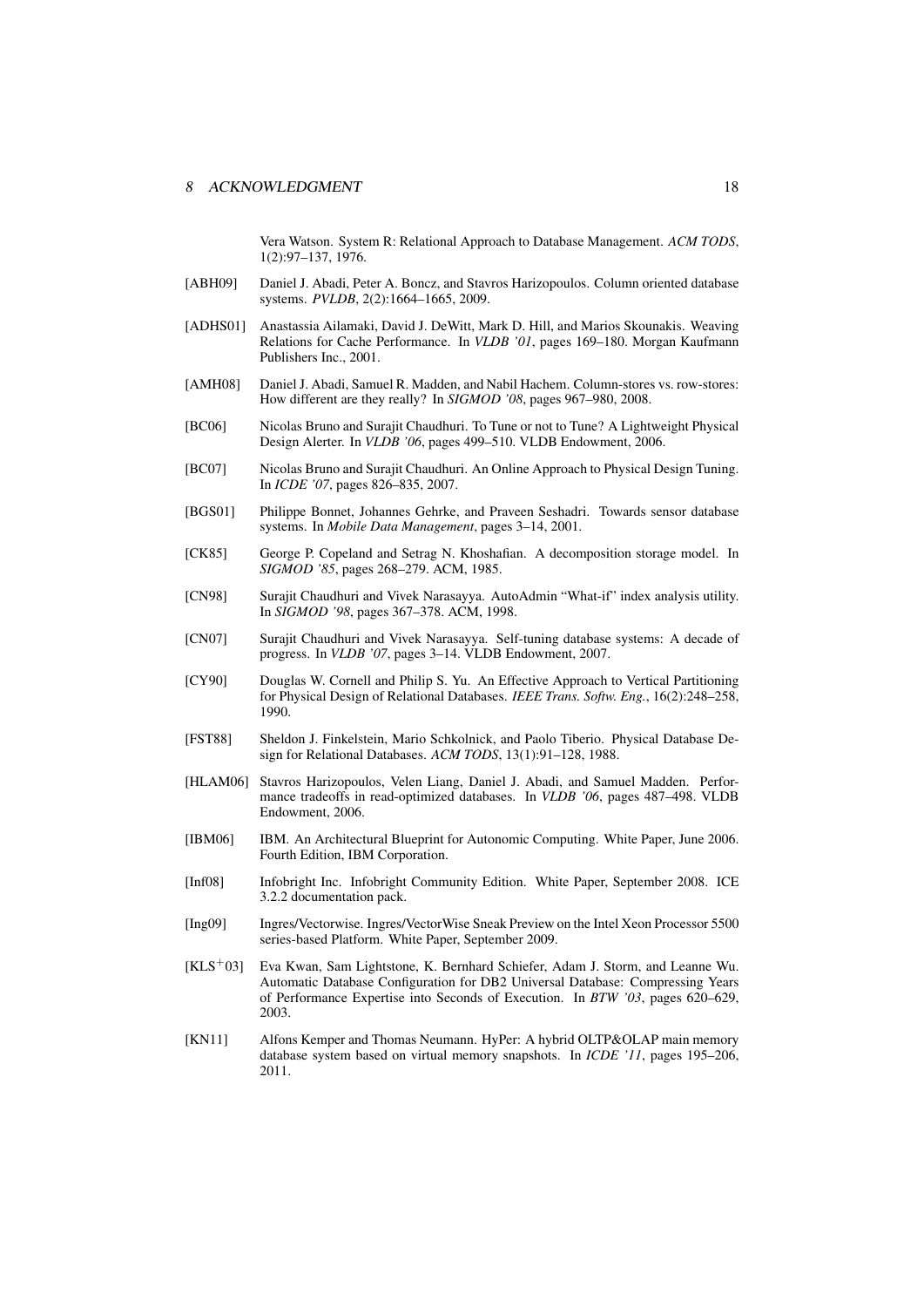#### 8 ACKNOWLEDGMENT 19

- [LGB09] Andreas Lübcke, Ingolf Geist, and Ronny Bubke. Dynamic Construction and Administration of the Workload Graph for Materialized Views Selection. *Int. Journal of Information Studies*, 1(3):172–181, 2009.
- [LLR06] Thomas Legler, Wolfgang Lehner, and Andrew Ross. Data mining with the SAP NetWeaver BI Accelerator. In *VLDB '06*, pages 1059–1068. VLDB Endowment, 2006.
- [Lüb08] Andreas Lübcke. Cost-Effective Usage of Bitmap-Indexes in DS-Systems. In 20th *Workshop "Grundlagen von Datenbanken"*, pages 96–100. School of Information Technology, International University in Germany, 2008.
- [Lüb10] Andreas Lübcke. Challenges in Workload Analyses for Column and Row Stores. In *22nd Workshop "Grundlagen von Datenbanken"*, volume 581. CEUR-WS.org, 2010.
- [Man04] Andreas S. Maniatis. The Case for Mobile OLAP. In *EDBT Workshops*, pages 405– 414, 2004.
- [OJP<sup>+</sup>11] Kerry Osborne, Randy Johnson, Tanel Pder, Kerry Osborne, Randy Johnson, and Tanel Pder. Hybrid Columnar Compression. In *Expert Oracle Exadata*, pages 65–104. Apress, 2011. 10.1007/978-1-4302-3393-0\_3.
- [Ora10a] Oracle Corp. Oracle Database Concepts 11g Release (11.2). 14 Memory Architecture (Part Number E10713-05), March 2010.
- [Ora10b] Oracle Corp. Oracle Performance Tuning Guide 11g Release (11.2). 12 Using EX-PLAIN PLAN (Part Number E10821-05), March 2010.
- [Ora10c] Oracle Corp. Oracle Performance Tuning Guide 11g Release (11.2). 11 The Query Optimizer (Part Number E10821-05), March 2010.
- [Ora11] Oracle Corp. Hybrid Columnar Compression (HCC) on Exadata. White Paper, October 2011.
- [Pla09] Hasso Plattner. A common database approach for OLTP and OLAP using an inmemory column database. In *SIGMOD '09*, pages 1–2. ACM, 2009.
- [SAB<sup>+</sup>05] Michael Stonebraker, Daniel J. Abadi, Adam Batkin, Xuedong Chen, Mitch Cherniack, Miguel Ferreira, Edmond Lau, Amerson Lin, Samuel Madden, Elizabeth J. O'Neil, Patrick E. O'Neil, Alex Rasin, Nga Tran, and Stanley B. Zdonik. C-Store: A Columnoriented DBMS. In *VLDB '05*, pages 553–564. VLDB Endowment, 2005.
- [SB08] Ricardo Jorge Santos and Jorge Bernardino. Real-time data warehouse loading methodology. In *IDEAS '08*, pages 49–58, 2008.
- [SBKZ08] Jan Schaffner, Anja Bog, Jens Krüger, and Alexander Zeier. A Hybrid Row-Column OLTP Database Architecture for Operational Reporting. In *BIRTE '08*, 2008.
- [SGS03] Kai-Uwe Sattler, Ingolf Geist, and Eike Schallehn. QUIET: Continuous Query-driven Index Tuning. In *VLDB'04*, pages 1129–1132. VLDB Endowment, 2003.
- [SWES08] Dominik Ślęzak, Jakub Wróblewski, Victoria Eastwood, and Piotr Synak. Brighthouse: an analytic data warehouse for ad-hoc queries. *PVLDB*, 1(2):1337–1345, 2008.
- [THC79] Martin J. Turner, Rex Hammond, and Paul Cotton. A DBMS for large statistical databases. In *VLDB '79*, pages 319–327. VLDB Endowment, 1979.
- [Tra10] Transaction Processing Performance Council. TPC BENCHMARK<sup>TM</sup> H. White Paper, April 2010. Decision Support Standard Specification, Revision 2.11.0.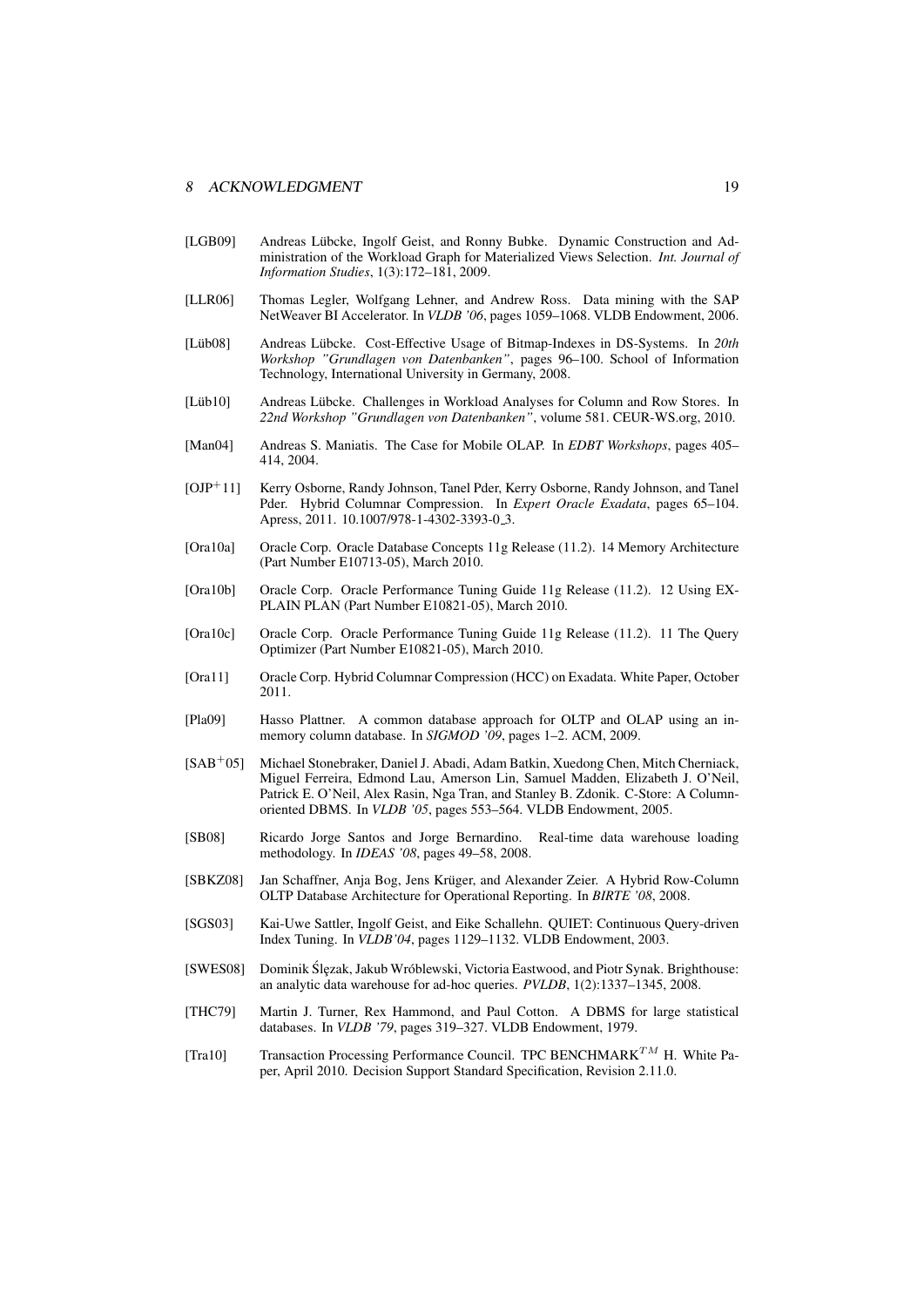- [VMRC04] Alejandro A. Vaisman, Alberto O. Mendelzon, Walter Ruaro, and Sergio G. Cymerman. Supporting dimension updates in an OLAP server. *Information Systems*, 29(2):165–185, 2004.
- [WHMZ94] Gerhard Weikum, Christof Hasse, Alex Moenkeberg, and Peter Zabback. The COM-FORT Automatic Tuning Project, Invited Project Review. *Information Systems*, 19(5):381–432, 1994.
- [WKKS99] Gerhard Weikum, Arnd Christian König, Achim Kraiss, and Markus Sinnwell. Towards Self-Tuning Memory Management for Data Servers. *IEEE Data Eng. Bulletin*, 22:3–11, 1999.
- [ZAL08] Youchan Zhu, Lei An, and Shuangxi Liu. Data Updating and Query in Real-Time Data Warehouse System. In *CSSE '08*, pages 1295–1297, 2008.
- [ZBNH05] Marcin Zukowski, Peter A. Boncz, Nils Nes, and Sándor Héman. MonetDB/X100 A DBMS In The CPU Cache. *IEEE Data Eng. Bulletin*, 28(2):17–22, 2005.
- [ZRL<sup>+</sup>04] Daniel C. Zilio, Jun Rao, Sam Lightstone, Guy M. Lohman, Adam J. Storm, Christian Garcia-Arellano, and Scott Fadden. DB2 Design Advisor: Integrated Automatic Physical Database Design. In *VLDB '04*, pages 1087–1097. VLDB Endowment, 2004.
- [ZZL<sup>+</sup>04] Daniel C. Zilio, Calisto Zuzarte, Sam Lightstone, Wenbin Ma, Guy M. Lohman, Roberta Cochrane, Hamid Pirahesh, Latha S. Colby, Jarek Gryz, Eric Alton, Dongming Liang, and Gary Valentin. Recommending Materialized Views and Indexes with IBM DB2 Design Advisor. In *ICAC '04*, pages 180–188, 2004.

### A TPC-H: Query-wise Summary

In the following tables (Table 5 to 26), we present our results for the complete TPC-H benchmark [Tra10] (2.8.0, scale factor 1). We present our results query-wise for both systems (Oracle vs. ICE). The value for each pattern is the summation of operation cost (cf. Section 3).

|                         | Query Q1          |            |            |          |  |  |
|-------------------------|-------------------|------------|------------|----------|--|--|
| <b>Workload Pattern</b> | Oracle (22.82sec) |            | ICE(25sec) |          |  |  |
|                         | <b>Rows</b>       | $IO Cost$  | Rows       | I/O Cost |  |  |
| Data Access             | 5789.7K           | 156321.522 | 6012.7K    | 5980     |  |  |
| Group By                | 5789.7K           | 156321.5K  | 5916.6K    | 5980     |  |  |
| Projection              |                   | 0.135      |            |          |  |  |

Table 5: Accessed data of tpc-h query Q1 - Number of rows and I/O cost in Kbytes.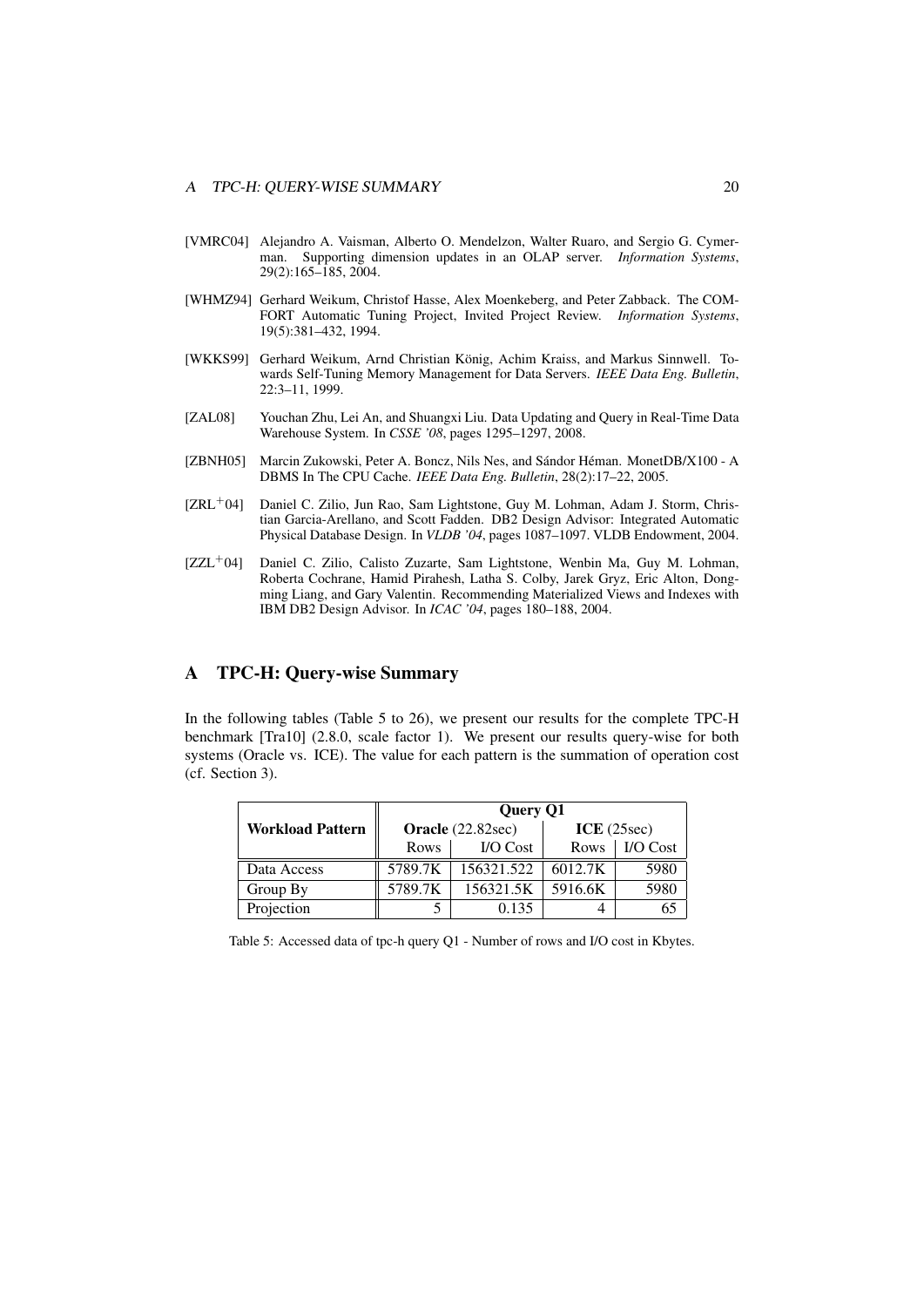|                         |                      |          | Query Q2      |          |
|-------------------------|----------------------|----------|---------------|----------|
| <b>Workload Pattern</b> | <b>Oracle</b> (8.14) |          | ICE $(41sec)$ |          |
|                         | Rows                 | I/O Cost | Rows          | I/O Cost |
| Data Access             | 10.2K                | 1452.133 | 1048.6K       | 1040     |
| Non-vector              | 12K                  | 1759.005 | 4521.9K       | 4455     |
| Tuple Reconstruction    |                      |          | 162.3K        | 195      |
| Sort                    | 316                  | 78.526   | 460           | 65       |
| Count                   | 158                  | 31.284   | 460           | 65       |
| Projection              | 416                  | 98.326   | 100           | 65       |

Table 6: Accessed data of tpc-h query Q2 - Number of rows and I/O cost in Kbytes.

|                         | Query Q3          |           |            |          |  |
|-------------------------|-------------------|-----------|------------|----------|--|
| <b>Workload Pattern</b> | Oracle (30.97sec) |           | ICE (3sec) |          |  |
|                         | Rows              | I/O Cost  | Rows       | I/O Cost |  |
| Data Access             | 3984.7K           | 89977.195 | 7712K      | 7670     |  |
| Non-vector              | 4204.7K           | 98117.269 | 9240.6K    | 9165     |  |
| Tuple Reconstruction    |                   |           | 177.6K     | 195      |  |
| Group By                | 501.7K            | 30102.72  | 30.5K      | 65       |  |
| Sort                    | 501.7K            | 30102.72  | 11.6K      | 65       |  |
| Count                   | 501.7K            | 24082.172 | 11.6K      | 65       |  |
| Projection              | 10                | 0.48      | 10         | 65       |  |

| Table 7: Accessed data of tpc-h query Q3 - Number of rows and I/O cost in Kbytes. |  |  |  |  |  |  |
|-----------------------------------------------------------------------------------|--|--|--|--|--|--|
|-----------------------------------------------------------------------------------|--|--|--|--|--|--|

|                         |                   | <b>Query Q4</b> |                  |          |  |
|-------------------------|-------------------|-----------------|------------------|----------|--|
| <b>Workload Pattern</b> | Oracle (27.29sec) |                 | ICE (2min 33sec) |          |  |
|                         | Rows              | <b>I/O</b> Cost | Rows             | I/O Cost |  |
| Data Access             | 3100.9K           | 68386.986       | 7515.9K          | 7475     |  |
| Non-vector              | 3100.9K           | 68386.986       |                  |          |  |
| Filtering               |                   |                 | 9019.1K          | 8970     |  |
| Group By                | 58K               | 3016.028        | 52.5K            | 1495     |  |
| Projection              | 5                 | 260             | 5                |          |  |

Table 8: Accessed data of tpc-h query Q4 - Number of rows and I/O cost in Kbytes.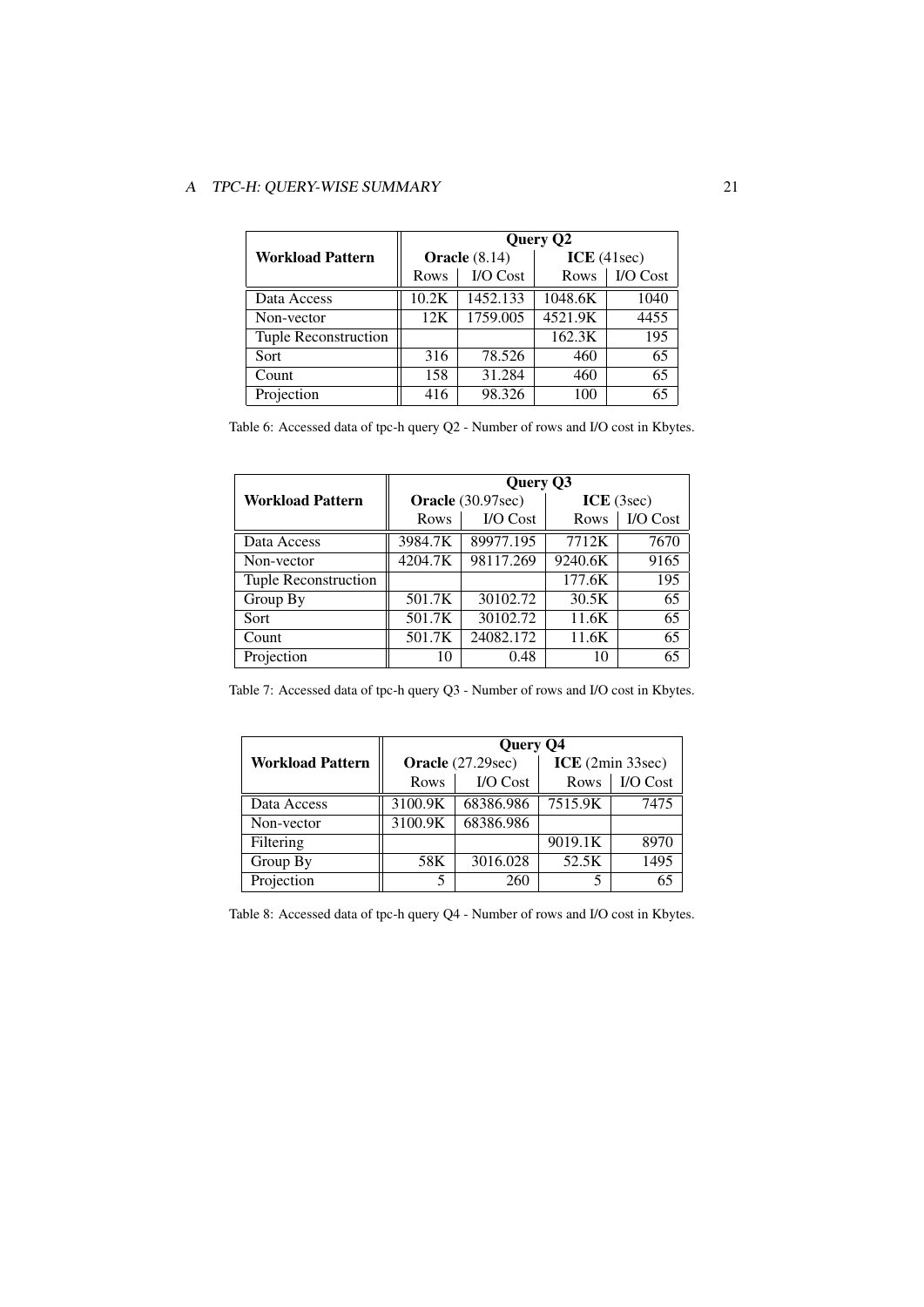|                         |         | Query Q5          |            |                 |  |
|-------------------------|---------|-------------------|------------|-----------------|--|
| <b>Workload Pattern</b> |         | Oracle (32.66sec) | ICE (4sec) |                 |  |
|                         | Rows    | I/O Cost          | Rows       | <b>I/O</b> Cost |  |
| Data Access             | 6389.5K | 119631.12         | 7908.1K    | 7865            |  |
| Non-vector              | 7777.1K | 243824.536        | 14378.3K   | 14300           |  |
| Tuple Reconstruction    |         |                   | 1392.5K    | 1430            |  |
| Group By                | 7.4K    | 844.854           | 7243       | 5980            |  |
| Sort                    | 50      | 3.65              |            | 65              |  |
| Projection              | 25      | 2.85              | 5          | 65              |  |

Table 9: Accessed data of tpc-h query Q5 - Number of rows and I/O cost in Kbytes.

|                         | Query Q6          |          |            |          |  |
|-------------------------|-------------------|----------|------------|----------|--|
| <b>Workload Pattern</b> | Oracle (22.24sec) |          | ICE (2sec) |          |  |
|                         | <b>Rows</b>       | I/O Cost | Rows       | I/O Cost |  |
| Data Access             | 155.9K            | 3118     | 18087.9K   | 5980     |  |
| Sum                     | 155.9K            | 3118     | 114.2K     | 5980     |  |
| Projection              |                   | 0.02     |            |          |  |

Table 10: Accessed data of tpc-h query Q6 - Number of rows and I/O cost in Kbytes.

|                         | Query Q7          |            |            |                 |  |
|-------------------------|-------------------|------------|------------|-----------------|--|
| <b>Workload Pattern</b> | Oracle (29.48sec) |            | ICE (4sec) |                 |  |
|                         | <b>Rows</b>       | I/O Cost   | Rows       | <b>I/O</b> Cost |  |
| Data Access             | 3249.8K           | 63543.499  | 7908.1K    | 7865            |  |
| Non-vector              | 3678.7K           | 102714.005 | 15685.4K   | 15600           |  |
| Tuple Reconstruction    |                   |            | 443.8K     | 455             |  |
| Filtering               |                   |            | 220.8K     | 260             |  |
| Group By                | 5.6k              | 617.493    | 5.9K       | 65              |  |
| Projection              | 1.5K              | 152.504    | 4          | 65              |  |

Table 11: Accessed data of tpc-h query Q7 - Number of rows and I/O cost in Kbytes.

|                         | Query Q8          |            |            |          |  |
|-------------------------|-------------------|------------|------------|----------|--|
| <b>Workload Pattern</b> | Oracle (29.95sec) |            | ICE (3sec) |          |  |
|                         | <b>Rows</b>       | I/O Cost   | Rows       | I/O Cost |  |
| Data Access             | 6619.1K           | 154010.467 | 8234.9K    | 8190     |  |
| Non-vector              | 6700.3K           | 159438.031 | 22090.3K   | 21970    |  |
| Tuple Reconstruction    |                   |            | 494K       | 520      |  |
| Group By                | 2446              | 364.454    | 2603       | 65       |  |
| Projection              | 732               | 109.068    |            | 65       |  |

Table 12: Accessed data of tpc-h query Q8 - Number of rows and I/O cost in Kbytes.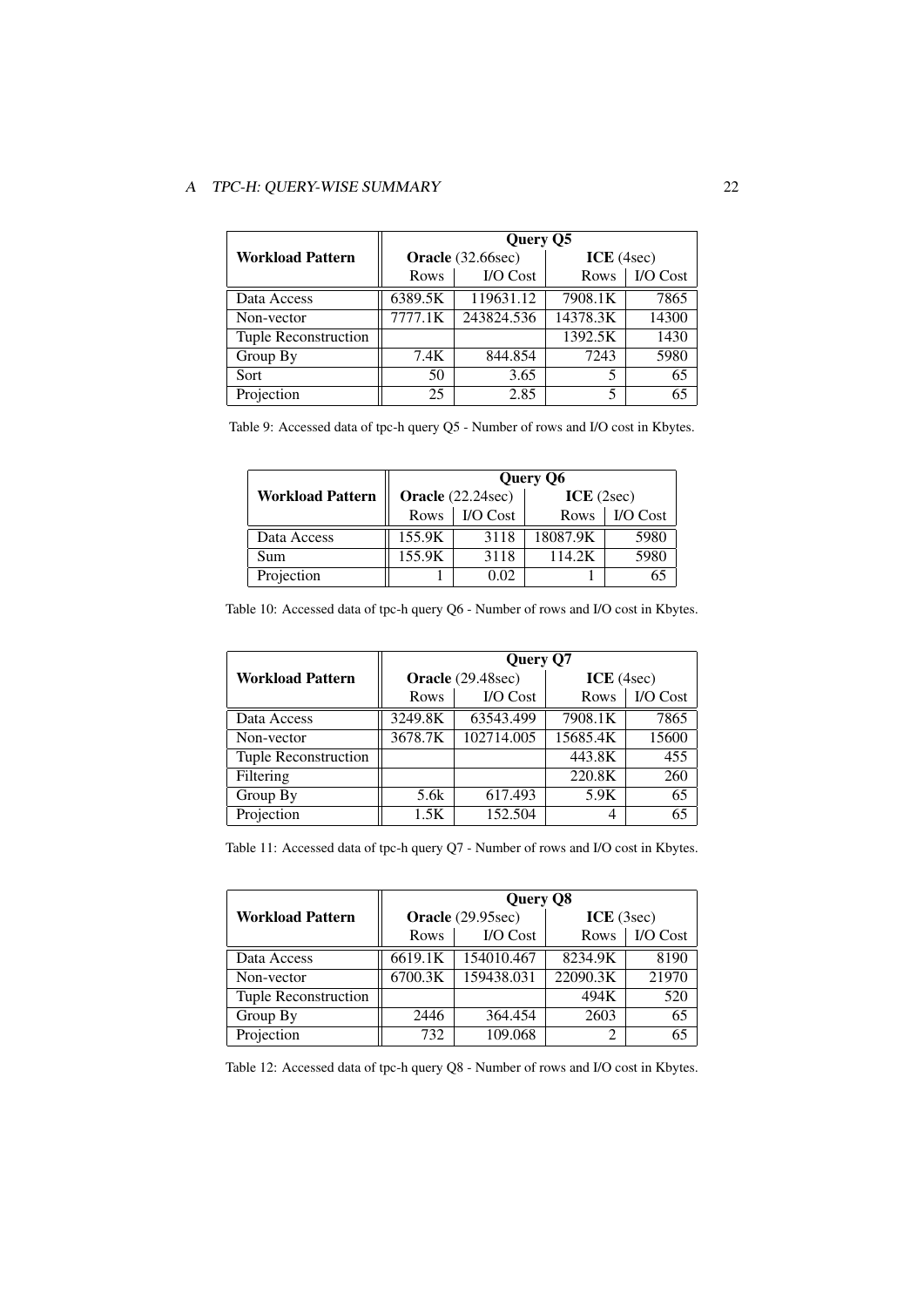|                         | Query Q9          |            |            |          |  |
|-------------------------|-------------------|------------|------------|----------|--|
| <b>Workload Pattern</b> | Oracle (37.05sec) |            | ICE (7sec) |          |  |
|                         | <b>Rows</b>       | I/O Cost   | Rows       | I/O Cost |  |
| Data Access             | 7511.2K           | 183432.882 | 8757.7K    | 8710     |  |
| Non-vector              | 9212.7K           | 277307.627 | 33723.7K   | 33540    |  |
| Tuple Reconstruction    |                   |            | 1743.8K    | 1755     |  |
| Group By                | 297.1K            | 38924.947  | 348.8K     | 390      |  |
| Projection              | 42.5K             | 5571.823   | 175        | 65       |  |

Table 13: Accessed data of tpc-h query Q9 - Number of rows and I/O cost in Kbytes.

|                         | <b>Query Q10</b> |                   |            |                 |
|-------------------------|------------------|-------------------|------------|-----------------|
| <b>Workload Pattern</b> |                  | Oracle (29.18sec) | ICE(10sec) |                 |
|                         | Rows             | I/O Cost          | Rows       | <b>I/O</b> Cost |
| Data Access             | 2305.6K          | 75690.021         | 7973.4K    | 7930            |
| Non-vector              | 2402.9K          | 79190.306         | 9476.6K    | 9425            |
| Group By                | 97.21K           | 20900.15          | 114.7K     | 130             |
| Sort                    | 97.21K           | 20900.15          | 37.9K      | 65              |
| Count                   | 97.21K           | 17400.59          | 37.9K      | 65              |
| Projection              | 97.23K           | 20903.73          | 20         | 65              |

Table 14: Accessed data of tpc-h query Q10 - Number of rows and I/O cost in Kbytes.

|                         | <b>Query Q11</b> |                 |            |          |  |
|-------------------------|------------------|-----------------|------------|----------|--|
| <b>Workload Pattern</b> | Oracle (5.06sec) |                 | ICE (1sec) |          |  |
|                         | Rows             | <b>I/O</b> Cost | Rows       | I/O Cost |  |
| Data Access             | 810K             | 14470.029       | 1960.7K    | 1950     |  |
| Non-vector              | 1610K            | 52070.029       | 2091.4K    | 2080     |  |
| Tuple Reconstruction    |                  |                 | 64.2K      | 65       |  |
| Group By                | 32K              | 1728            | 31.7K      | 65       |  |
| Sort                    | 832K             | 15648           | 29.8K      | 65       |  |
| Projection              | 64K              | 2496            | 752        | 65       |  |

Table 15: Accessed data of tpc-h query Q11 - Number of rows and I/O cost in Kbytes.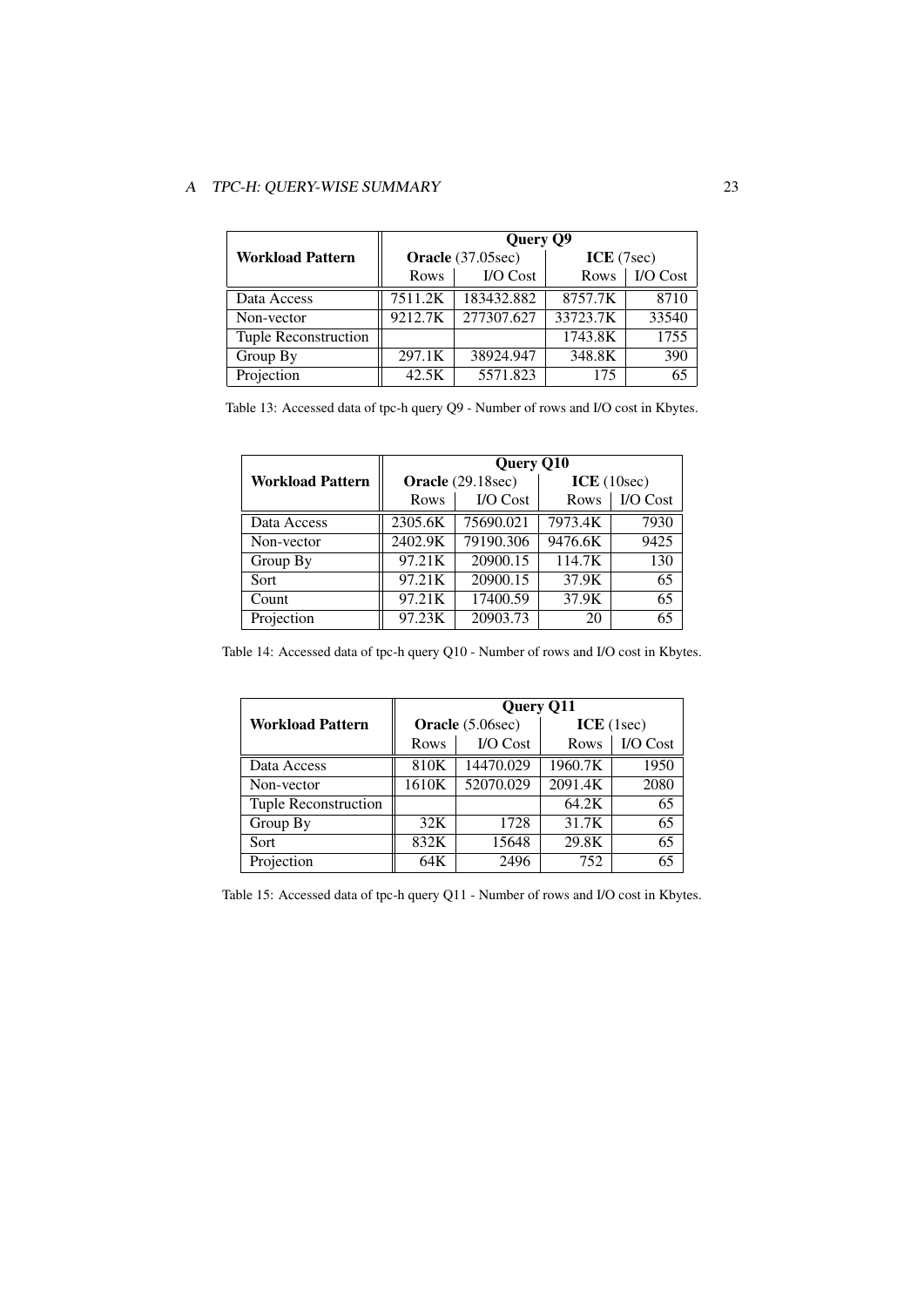|                         | Query Q12         |           |           |          |
|-------------------------|-------------------|-----------|-----------|----------|
| <b>Workload Pattern</b> | Oracle (26.85sec) |           | ICE(6sec) |          |
|                         | Rows              | I/O Cost  | Rows      | I/O Cost |
| Data Access             | 1511.7K           | 33479.167 | 7515.9K   | 7475     |
| Non-vector              | 1511.7K           | 33479.167 | 7515.9K   | 7475     |
| Tuple Reconstruction    |                   |           | 30.9K     | 65       |
| Group By                | 11.7K             | 726.281   | 30.9K     | 65       |
| Projection              |                   | 0.126     |           | 65       |

Table 16: Accessed data of tpc-h query Q12 - Number of rows and I/O cost in Kbytes.

|                             | Query Q13 |                  |            |                 |
|-----------------------------|-----------|------------------|------------|-----------------|
| <b>Workload Pattern</b>     |           | Oracle (5.24sec) | ICE(22sec) |                 |
|                             | Rows      | $IO Cost$        | Rows       | <b>I/O</b> Cost |
| Data Access                 | 1575K     | 87625            | 1699.3K    | 1690            |
| Non-vector                  | 1575K     | 87625            | 1699.3K    | 1690            |
| <b>Tuple Reconstruction</b> |           |                  | 1483.9K    | 1495            |
| Group By                    | 201.4K    | 7956.248         | 1533.9K    | 195             |
| Sort                        | 100.7K    | 1309.256         | 150k       | 195             |
| Projection                  | 201.4K    | 2618.512         | 42         | 65              |

Table 17: Accessed data of tpc-h query Q13 - Number of rows and I/O cost in Kbytes.

|                         | Query Q14         |           |            |          |
|-------------------------|-------------------|-----------|------------|----------|
| <b>Workload Pattern</b> | Oracle (22.55sec) |           | ICE (3sec) |          |
|                         | Rows              | $IO Cost$ | Rows       | I/O Cost |
| Data Access             | 273.7K            | 7020.894  | 6274.1K    | 6240     |
| Non-vector              | 273.7K            | 7020.894  | 6274.1K    | 6240     |
| Tuple Reconstruction    |                   |           | 75.9K      | 5980     |
| Sum                     | 73.7K             | 3610.173  | 75.9K      | 5980     |
| Projection              |                   | 0.049     |            |          |

Table 18: Accessed data of tpc-h query Q14 - Number of rows and I/O cost in Kbytes.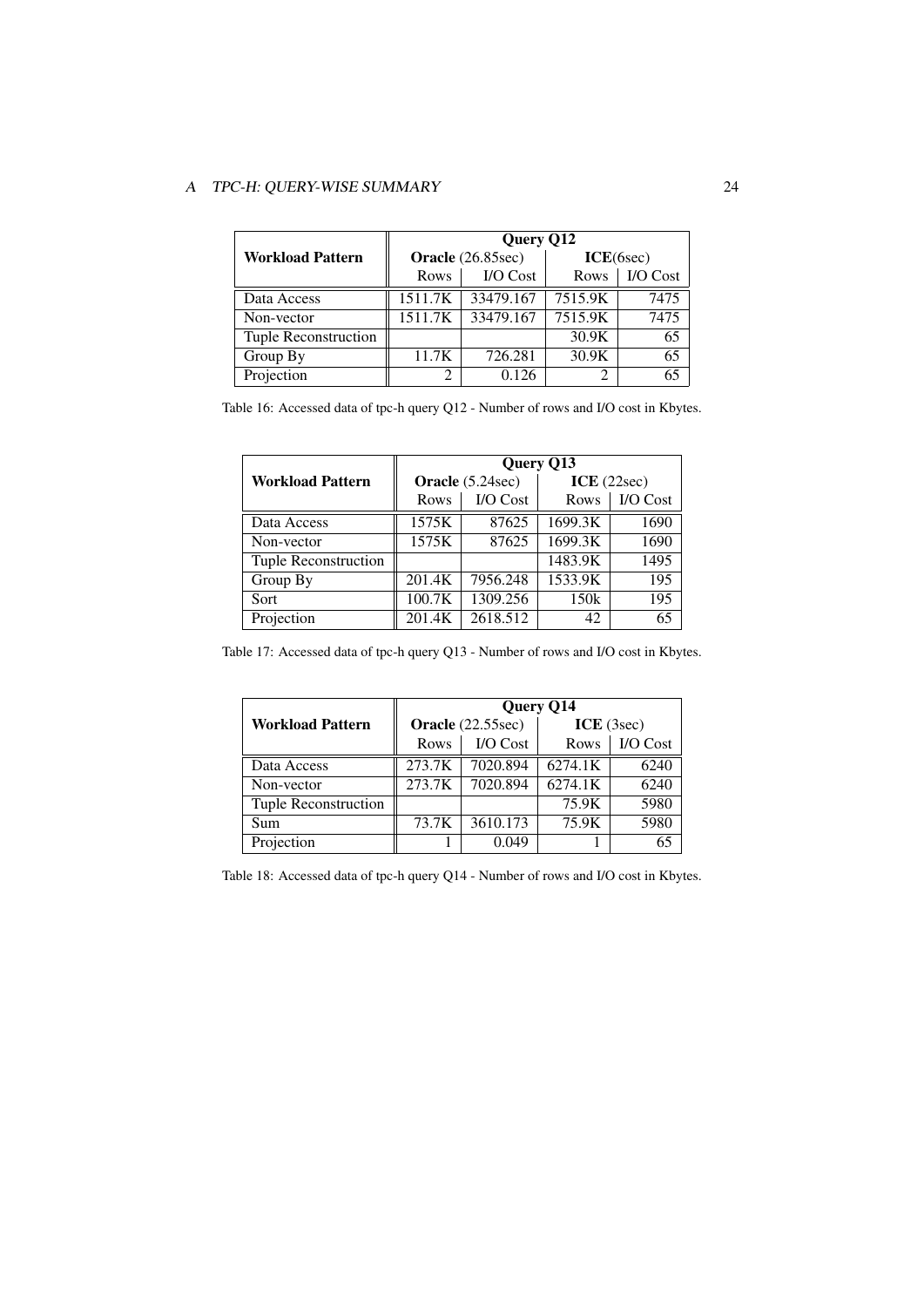|                         | Query Q15 |                  |                    |           |
|-------------------------|-----------|------------------|--------------------|-----------|
| <b>Workload Pattern</b> |           | Oracle (2.18sec) | ICE $(2sec + 1sec$ |           |
|                         |           |                  | for View creation) |           |
|                         | Rows      | <b>I/O</b> Cost  | Rows               | $IO Cost$ |
| Data Access             | 228.7K    | 5311.797         | 6078.1K            | 6045      |
| Non-vector              | 20K       | 1020             | 130.7K             | 130       |
| Tuple Reconstruction    |           |                  |                    | 65        |
| Group By                | 218.7K    | 4591.797         | 451.9K             | 520       |
| Sort                    | 20K       | 1020             |                    |           |
| Projection              | 20K       | 1320             |                    |           |

Table 19: Accessed data of tpc-h query Q15 - Number of rows and I/O cost in Kbytes. Note, ICE needs committed view creation before querying this one.

|                             | Query Q16 |                  |           |          |
|-----------------------------|-----------|------------------|-----------|----------|
| <b>Workload Pattern</b>     |           | Oracle (3.93sec) | ICE(1sec) |          |
|                             | Rows      | <b>I/O</b> Cost  | Rows      | I/O Cost |
| Data Access                 | 800.5K    | 7234             | 1111.1K   | 1105     |
| Non-vector                  | 951.9K    | 14528.665        | 1111.1K   | 1105     |
| <b>Tuple Reconstruction</b> |           |                  | 118.3K    | 65       |
| Filtering                   |           |                  | 118.3K    | 130      |
| Group By                    | 129.8K    | 14284.704        | 118.3K    | 130      |
| Sort                        | 15K       | 735              | 18.3K     | 65       |
| Projection                  | 129.8K    | 14284.704        | 18.3K     | 65       |

Table 20: Accessed data of tpc-h query Q16 - Number of rows and I/O cost in Kbytes.

|                         | Query Q17         |                 |           |          |
|-------------------------|-------------------|-----------------|-----------|----------|
| <b>Workload Pattern</b> | Oracle (24.06sec) |                 | ICE(1sec) |          |
|                         | Rows              | <b>I/O</b> Cost | Rows      | I/O Cost |
| Data Access             | 6001.4K           | 84022.41        | 6274.2K   | 6240     |
| Non-vector              | 6001.4K           | 84022.41        | 6274.2K   | 6240     |
| Tuple Reconstruction    |                   |                 | 587       | 65       |
| Sort                    | 5.9K              | 243.663         |           |          |
| Sum                     | 5.9K              | 77.259          | 587       | 65       |
| Projection              | 5.9K              | 243.676         |           | 65       |

Table 21: Accessed data of tpc-h query Q17 - Number of rows and I/O cost in Kbytes.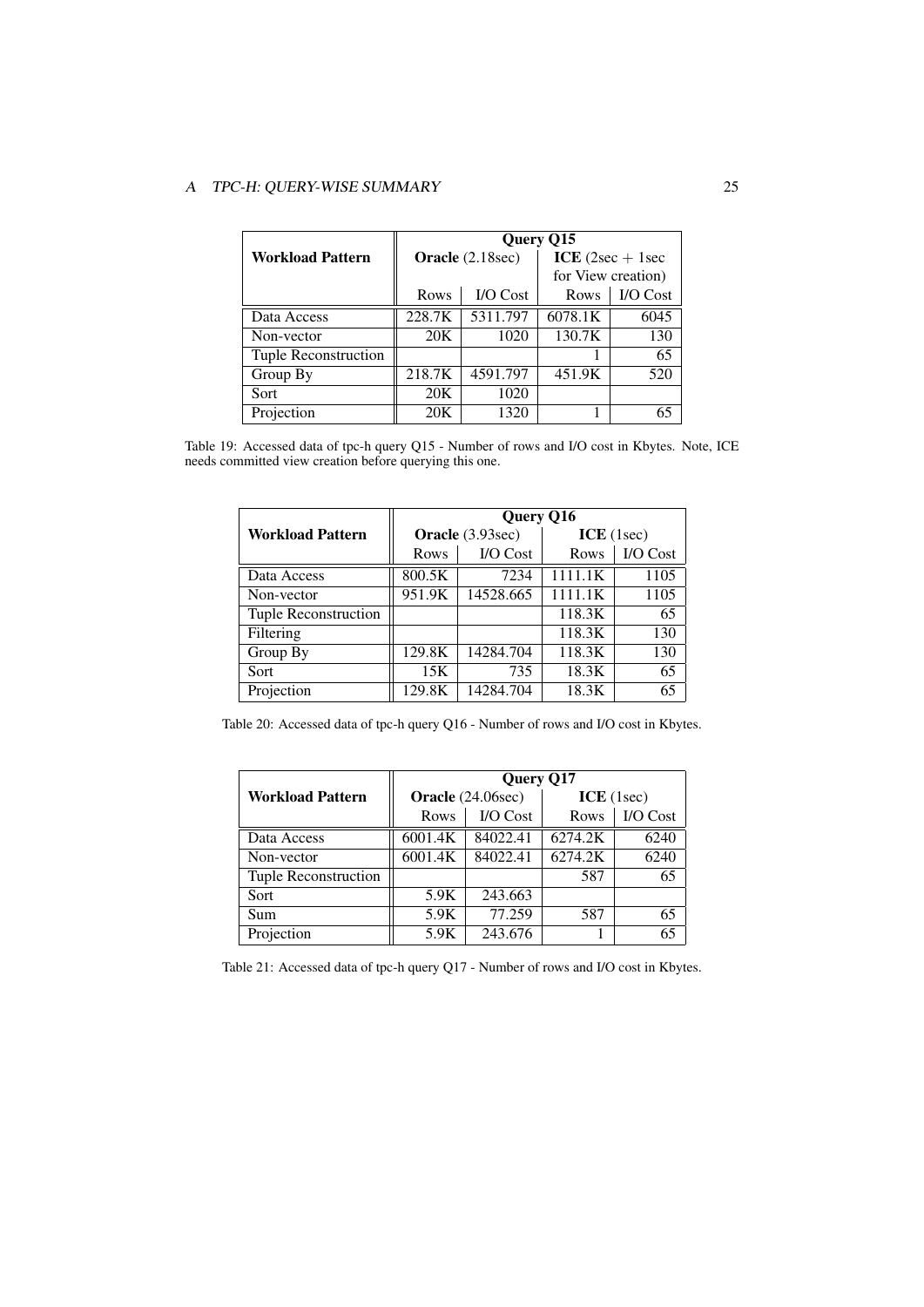|                         | <b>Query Q18</b>  |           |            |          |
|-------------------------|-------------------|-----------|------------|----------|
| <b>Workload Pattern</b> | Oracle (31.56sec) |           | ICE (9sec) |          |
|                         | Rows              | I/O Cost  | Rows       | I/O Cost |
| Data Access             | 6001.2K           | 54011.02  | 7712K      | 7670     |
| Non-vector              | 32                | 0.425     | 9215.2K    | 9165     |
| Tuple Reconstruction    |                   |           | 798        | 65       |
| Group By                | 6001.2K           | 54010.935 | 399        | 65       |
| Sort                    | 5                 | 0.265     | 57         | 65       |
| Count                   | 4                 | 0.3       | 57         | 65       |
| Projection              | Q                 | 0.562     | 57         | 65       |

Table 22: Accessed data of tpc-h query Q18 - Number of rows and I/O cost in Kbytes.

|                         | Query Q19         |                 |            |          |
|-------------------------|-------------------|-----------------|------------|----------|
| <b>Workload Pattern</b> | Oracle (33.27sec) |                 | ICE(11sec) |          |
|                         | Rows              | <b>I/O</b> Cost | Rows       | I/O Cost |
| Data Access             | 239.1K            | 12899.256       | 18822.5K   | 18720    |
| Non-vector              | 239.1K            | 12899.256       | 6274.2K    | 6240     |
| Tuple Reconstruction    |                   |                 | 121        | 65       |
| Filtering               |                   |                 | 96         | 130      |
| Sum                     | 357               | 29.988          | 121        | 65       |
| Projection              |                   | 0.084           |            | 65       |

Table 23: Accessed data of tpc-h query Q19 - Number of rows and I/O cost in Kbytes.

|                         | Query Q20         |           |                  |          |
|-------------------------|-------------------|-----------|------------------|----------|
| <b>Workload Pattern</b> | Oracle (31.56sec) |           | ICE (9min 43sec) |          |
|                         | Rows              | I/O Cost  | Rows             | I/O Cost |
| Data Access             | 869.9K            | 17397.8   | 7123.8K          | 7085     |
| Non-vector              | 869.9K            | 17398.274 | 130.7K           | 130      |
| Group By                |                   | 0.388     |                  |          |
| Sort                    |                   | 0.092     | 204              | 65       |
| Projection              |                   | 0.096     | 204              |          |

Table 24: Accessed data of tpc-h query Q20 - Number of rows and I/O cost in Kbytes.